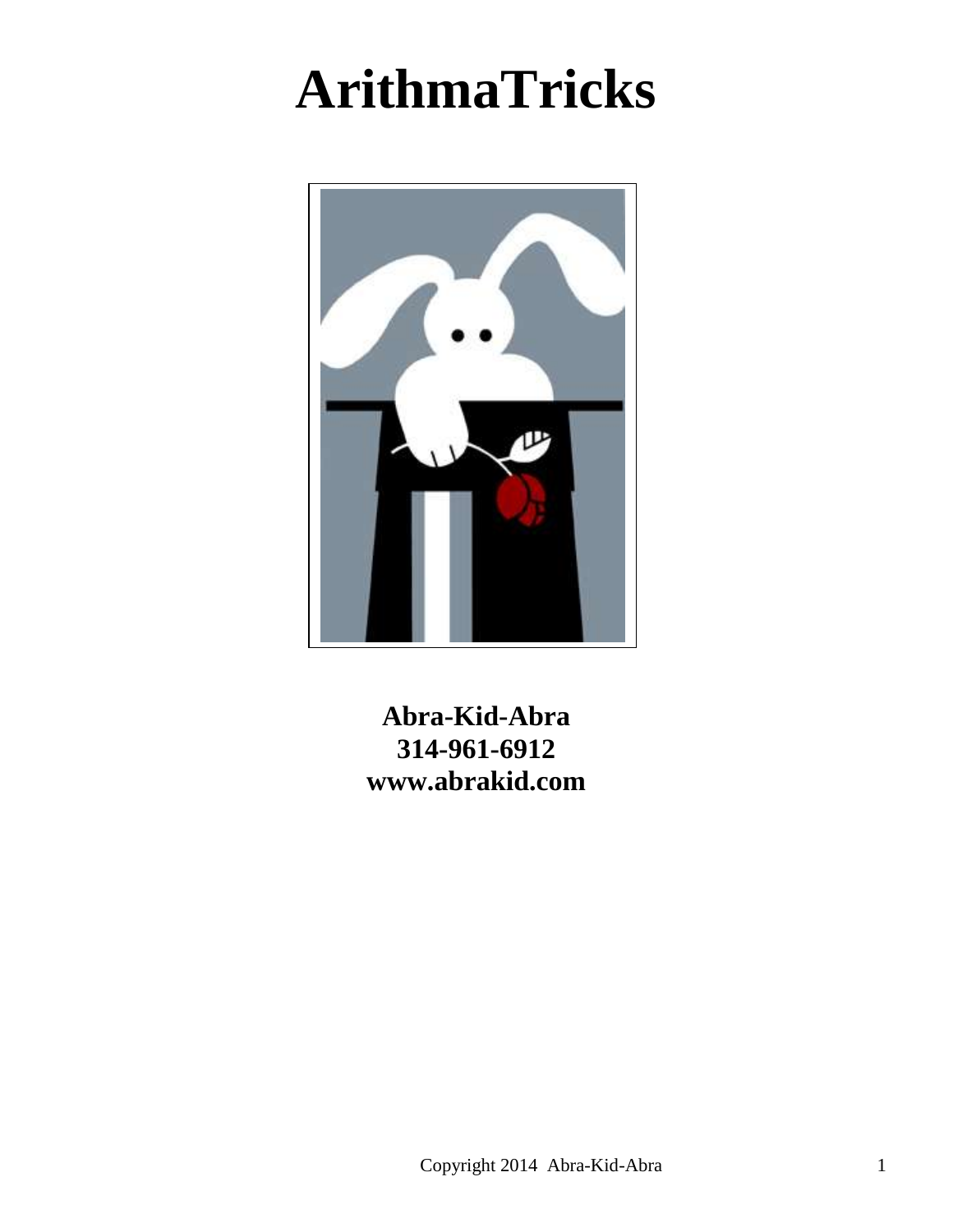Thanks for having your child participate in our ArithmaTricks program. These notes are provided to help you assist you child in mastering the tricks. The notes are based on our 15 hour camp. If your program is less hours, not all this material will be covered, so some of it will be extra. If you have questions on anything, please let us know. 314-961-6912 [info@abrakid.com](mailto:info@abrakid.com) Good luck!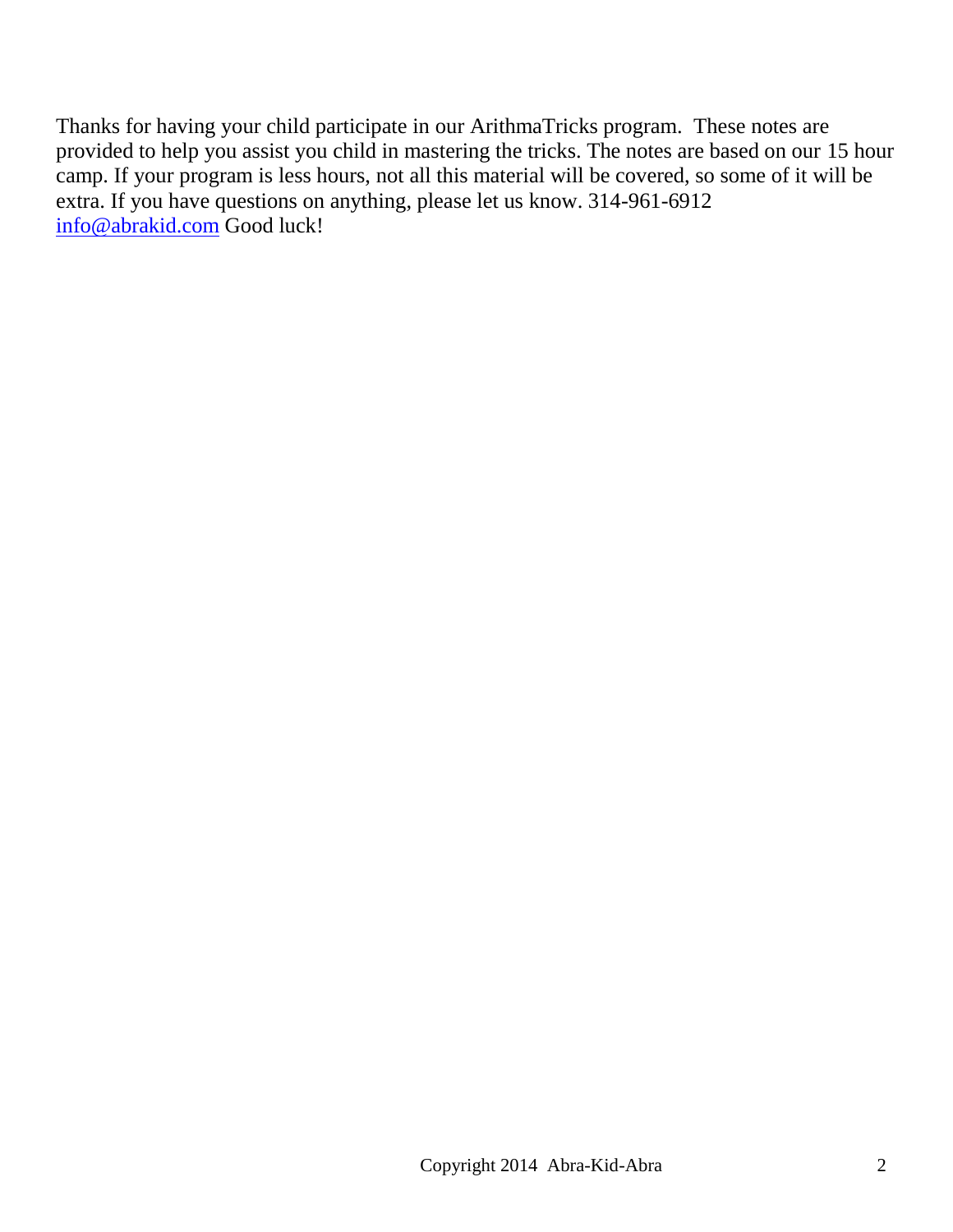# **\$20 Shuffle (also called Bill Clip Card)**

Effect: You show a card with a picture of 5 bills—4 \$5 bills and a \$20 bill in the middle. You turn the card upside down, where the backs of the bills are visible (though there's no markings on the back). You say that you'll mix up the cards, and see if the spectator can keep her eye on the \$20. You shake the card (supposedly mixing them), then ask her to put the paper clip on the \$20. She clips the middle bill. You turn the card face up, showing that she clipped a \$5 instead!

Props: \$20 shuffle card, paper clip

Secret: This trick is self-working. The way the cards are spread, when you clip the middle card on the back side, it shows on the front that you are clipping a different card.

Presentation: "I brought with me today a picture of 1 year's worth of allowance. (Show card with bills number side up.) 5-10-15-20-40 dollars. That's almost \$1 per week! You have a sharp eye, I'm told. Is that true? I'm going to turn the bills over and your job is to keep your eye on the \$20 bill in the middle. Do you think you can do that? I will mix up the cards. (Turn card face down and shake it.) Alright, can you take this paper clip and put it on the \$20. (Spectator should clip the middle card.) How did you know where the \$20 is? (Turn card face up.) It's over here actually, but you were very close!"

Performing Tip: If it is hard for students to put the paper clip on the card, they can use their fingers instead thumb and first finger-to "clip" the \$20.

Math Learning: 1) Skip counting by 5s to 20. 2) Measurement—different currencies.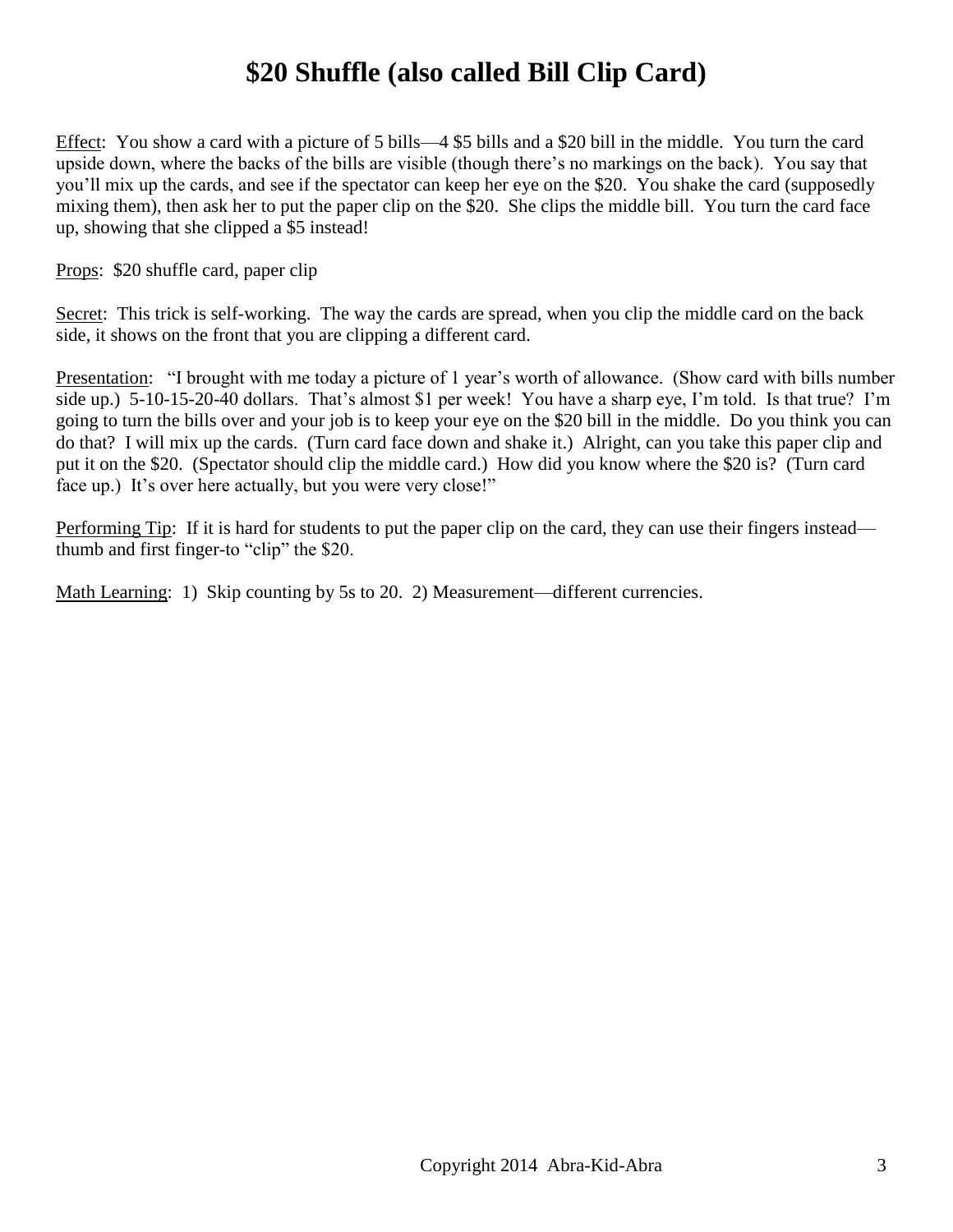### **Penny & Quarter Trick**

Effect: Magician shows 2 coins in her hand, a quarter and a penny. Phase 1) She puts the penny in her pocket, asking what that leaves in the hand. "The quarter", says the spectator. Yet the magician shows a quarter & a penny! Phase 2) She puts the quarter in her pocket. What does that leave in the hand? "The penny", says the spectator. The magician opens her hand to show nothing!

Props: 2 plastic pennies, 1 plastic quarter, & blue tak

Secret: There is an extra penny that is stuck to 1 side of the quarter.

To Make: Using a small piece of blue tak, afix the penny to 1 side of the quarter, slightly off center.

Mechanics: Phase 1: Hold your left hand palm up. Put the quarter (with penny stuck underneath) on left fingers. Set penny atop the quarter. Right hand takes the penny, as left hand closes. As you bring your left fingers to the palm in the act of closing the left hand, the quarter naturally turns over, resting in the left palm. When you open your left hand, it now shows that the penny has returned!

Phase 2: Right hand grabs the edge of the quarter nearest the left fingers. As your left hand closes, right hand turns over the quarter, as though dumping the penny in the left palm, then comes out with the quarter. (The penny on the underside is hidden from the spectator's view.) Pocket the quarter (and penny beneath it). Spectator thinks the penny is still in the left hand. Open left hand to show it has vanished!

Presentation: Start with the coins in your right hand, the secret penny against your hand. "Yesterday this guy had a baseball card I really wanted. All I had was 26 cents. (Toss the coins casually, 1 at a time into your left hand. Younger magicians can just start with the 2 in the left hand.) I didn't want to spend all my money, so I put the penny in my pocket and offered him 25 cents. (As right hand removes the penny from your left, left hand closes into a fist, as right hand puts the penny in your right pants pocket.) He said, 'I need 26 cents.' I said ok. I wiggled my fingers (wiggle right fingers over left fist) and there was 26 cents. (Open to show the penny has returned.)

I said, 'You know, I think that's a little high.' I put the quarter back in my pocket (Right hand takes quarter out of left hand, as left hand closes into a fist, supposedly still holding the penny. Keep the penny on the side of the quarter that is toward you, so the audience just sees you holding the quarter, which you pocket) and said, 'How about 1 cent?' (Shake left fist a little, which, the audience thinks, has the penny.) He said no. I said, "good, because I don't have one cent anyway!' (Open left fist to show it empty.)

#### Tips:

 Try to avoid a presentation where 2x you ask the spectator what's in the hand, then proving him wrong, putting him down.

#### Challenge Tips:

- Start with the 2 coins in the right hand, and toss them casually into the left. This subtly shows that you have just 2 coins.
- Similarly, when the right hand takes the quarter out in phase 2, drop it from the right finger tips onto the right fingers or palm. Or, slide it along the right palm. Then put it in your pocket. Again, this handling subtly conveys that you only have 1 coin.

Math Learning: Adding & subtracting around the equation  $1+25=26$ . E.g.  $26-1=25$ . 26-1-25=0.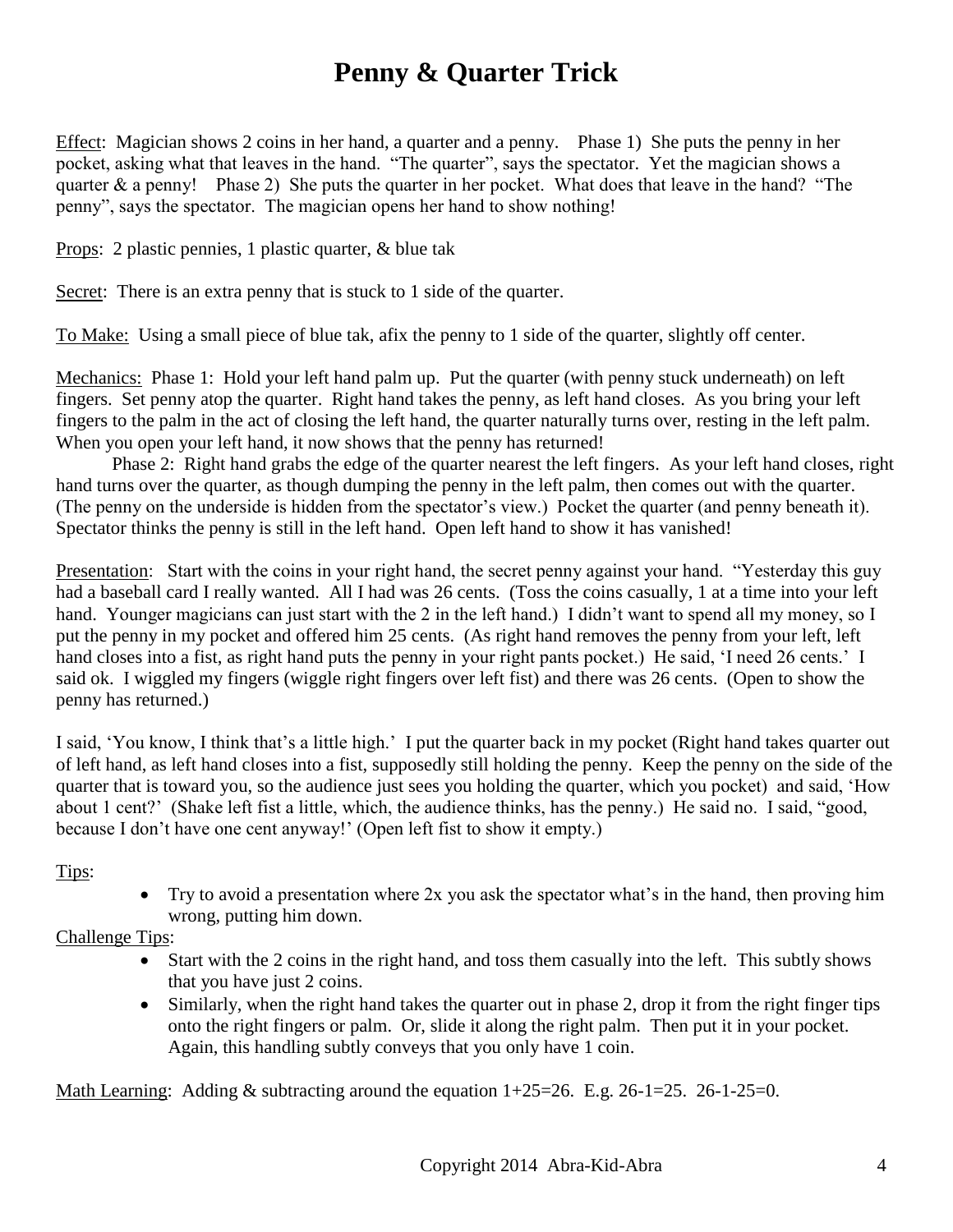# **Invisible Money (Question Box)**

Effect: You hand a spectator 2 invisible dimes and an invisible nickel. You ask him to put them in you drawer box. You say Abra-Kid-Abra, open the box up, and show that the coins have changed into an invisible quarter! Ha Ha. Then it changes into a visible quarter, and a penny for a tip!

Props: Question Box (black plastic drawer box) and, from the quarter penny trick, a play quarter (with penny taped to it is fine) and a play penny.

Secret: The box has 2 compartments. A secret panel/switch on the back side of the box (opposite the side where the drawer opens out) determines which of 2 compartments you show. Push it to 1 setting & it shows the first compartment. Push it to the  $2<sup>nd</sup>$  position and it shows the  $2<sup>nd</sup>$  compartment.

Mechanics: You can only put the quarter in 1 compartment and be able to close the drawer. Put it in that one before the trick starts. We'll call it compartment #2. Push the switch so when you open the drawer, it shows compartment #1, which is empty.

Practice pushing the switch to both positions, so you can smoothly switch when you want to.

#### Presentation:

"Do you have a quarter for 2 nickels and a dime? (Reach into your pocket, pulling out invisible coins.) Can you hold these for a moment (put invisible coins in her hand). Do you know what those are? Two invisible dimes and an invisible nickel. Have you ever seen invisible coins before? Would you put them into this box. (Open empty drawer.) Careful not to drop them, they are hard to find. Did you put them in the drawer? Good. I will close the drawer. Can you say Abra-Kid-Abra. Believe it or not, when I open the drawer (do so), they have changed to an invisible quarter! THAT was a pretty good trick, wouldn't you say? It has taken me 10 years of practice. (Close drawer & push switch to compartment #2.) Of course if I was really a magician, I could change it into a real quarter. (Open drawer showing the quarter. Dump it and the loose penny onto your palm. Don't show the penny taped to bottom of the quarter.) I changed it into 26 cents because I like to exceed expectations!" (Now, if you like, you can go into the penny-quarter trick.)

#### Notes:

- Substitute a real quarter if you like.
- Alternate ending: Just produce the quarter (not the penny). Say that if you were a real magician, you could turn the invisible quarter into a real one (show it). But unfortunately you don't know that trick.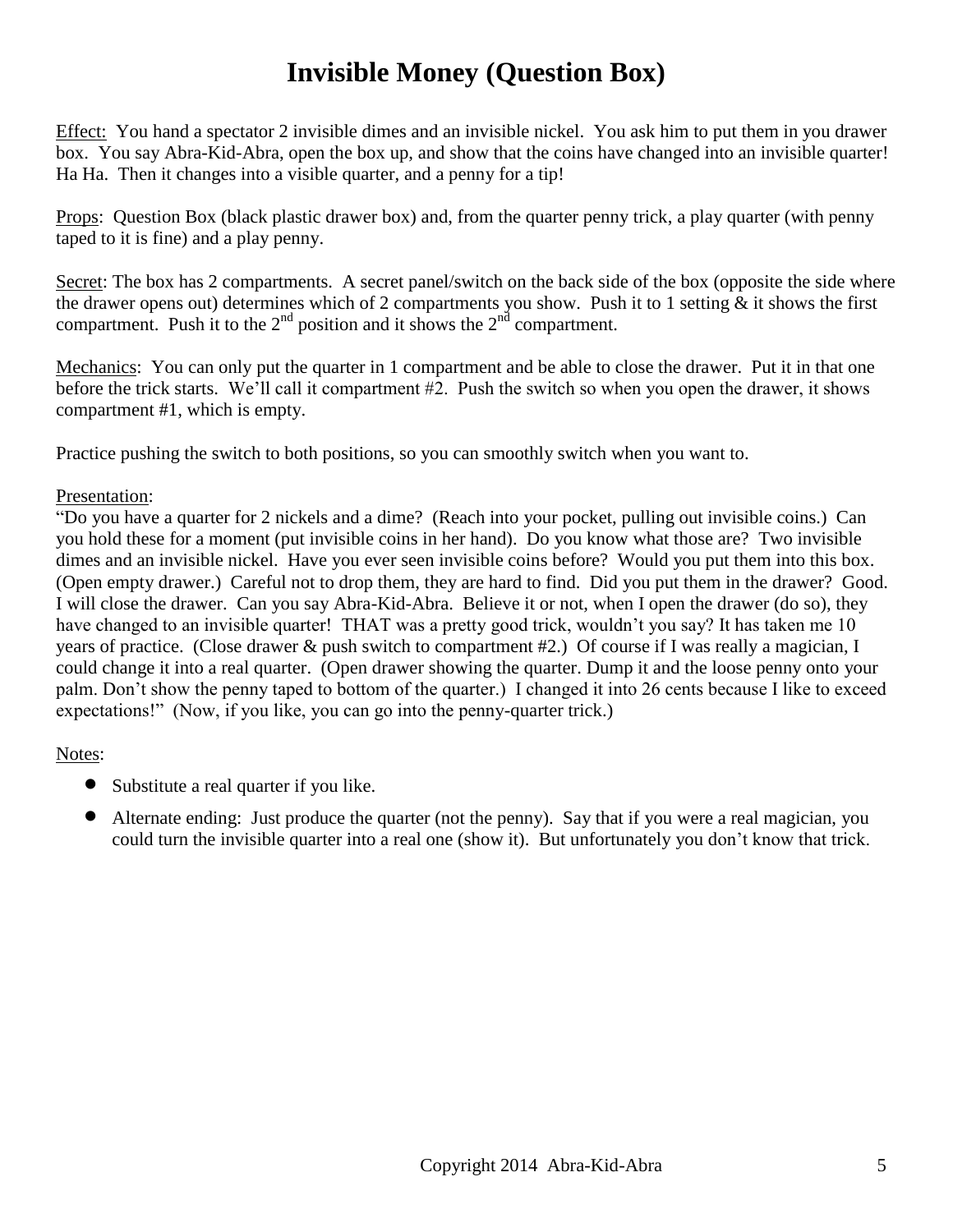### **Reading A Die's Mind**

Effect: Spectator rolls any number on a single die. Magician mind reads the number on the bottom of the die.

Props: 1 die (from dice tunnel trick).

Secret: The top & bottom of a die always totals 7. So, whatever the number is that is rolled, subtract it from 7 to get the bottom number. E.g. If spectator rolls a 5, 7-5=2, so 2 is on the bottom.

Presentation: Can you take this die and roll any number. You rolled a 5 (or whatever it was). We can all see that. I am going to try to read the dice's mind  $\&$  tell what is where we cannot see—the bottom. Let me concentrate. It is a…2! Is that right? Alright! It's strenuous for me to do that, you know.

Challenge version: Have the spectator roll 2 dice while you are not looking, & stack them up. Ask the spectator to add the 3 faces that are not visible—the bottom  $\&$  the 2 sides touching each other. You turn around & correctly announce the total! How? Note the top # and subtract it from 14.

Math Learning: Subtracting different numbers from 7.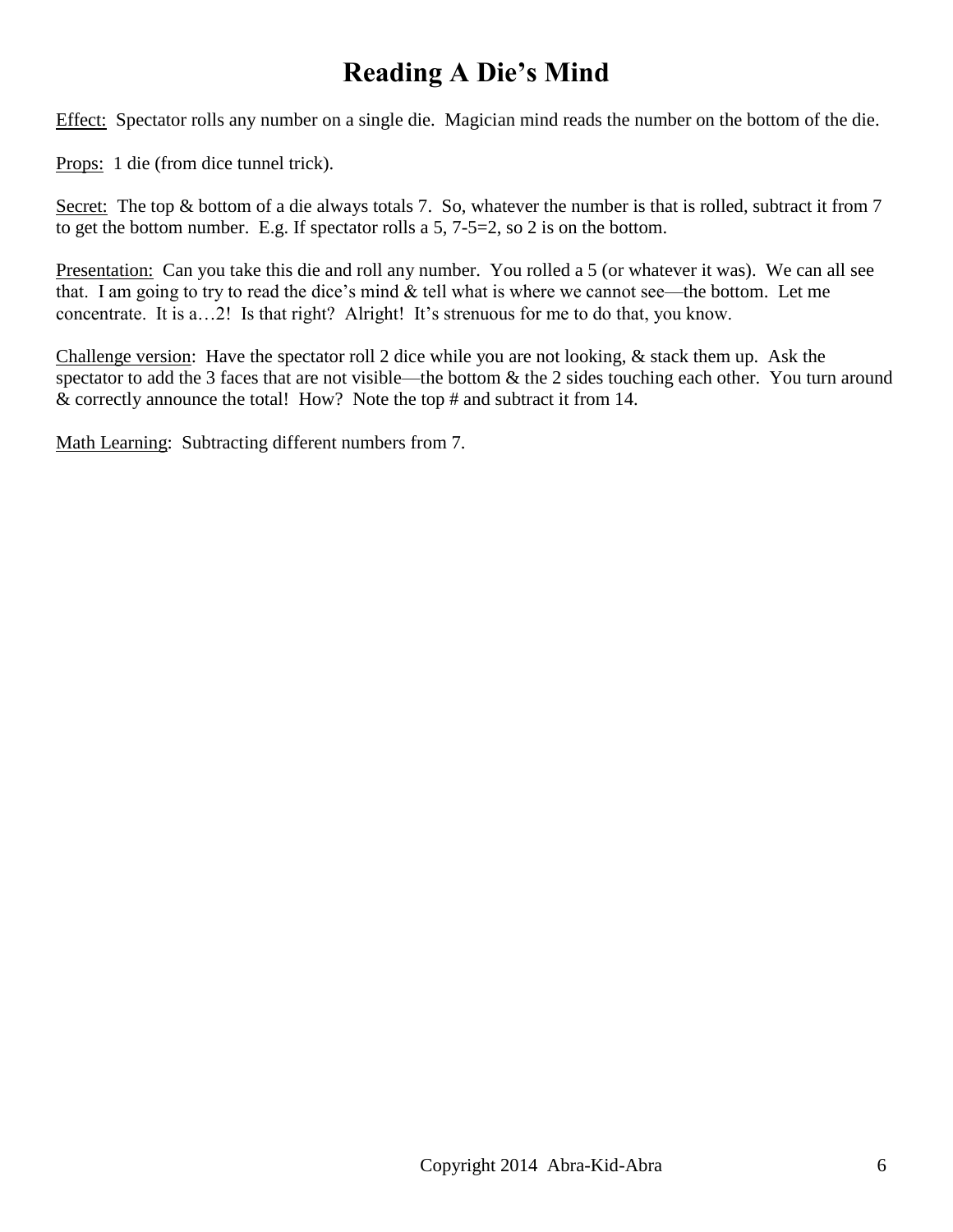### **Dice Tunnel**

Effect: Magician shows a tube that accommodates a die. She demonstrates how she can slide a die in 1 end & it comes out the other with, naturally, the same number facing up as went in. However, when she says Abrakid-Abra, when the die comes out the other end, it is a different number than when it went in! There is no room in the tube for the die to turn!

Props: Dice Tunnel & die that comes with it

Secret: Though the spectator sees 2 holes on top of the tube near either end, there is also a  $3<sup>rd</sup>$  secret hole in the middle in the bottom. If your finger is flush against the hole in the bottom, the die slides through normally. However, when your finger isn't against the hole, if you slide it right—and it takes a knack to get this—the dies makes a ¼ turn, coming out with a different number showing.

Handling: Hold the tube with hole resting against your fingers. When you put the die in, your thumbs blocks the ends so it doesn't fall out. First, slide the die through, showing that the die is normal. E.g. a 6 comes out a 6. The  $2<sup>nd</sup>$  time, don't hold your finger flush against the bottom hole, and have it change to a different number. You can either make the die turn by itself, catching it in the secret hole, which turns it ¼ turn. Or, once it catches in the hole, you may find it helpful to then push your fingers flush against it, nudging it along.

Presentation: "This is an unusual die. Would you like to examine it? (Hold it out, offering it. When the spectator reaches out for it, take it away, comically.) Thank you very much. Let me show you something odd about it. If you put it in with the 6 facing up  $\&$  slide it through the tunnel (do so), it comes out a 6. However, if you put in a 4. (Do so.) When it comes out the other end, it changes to a 3 (or whatever it is). Odd, isn't it? Put tunnel away before spectators grab for it to look."

#### Teaching Tips:

- Stress putting the thumbs on either end; otherwise you'll have dice flying everywhere!
- You might suggest that the tube  $\&$  die go in the ziplock bag to prevent losing it.
- Have the kids make up their own story. E.g. you could roll the die a few times, rolling different numbers. Mention that the tube is a time warp. When you put in a number, it comes out a number that you rolled a while ago—going back in time!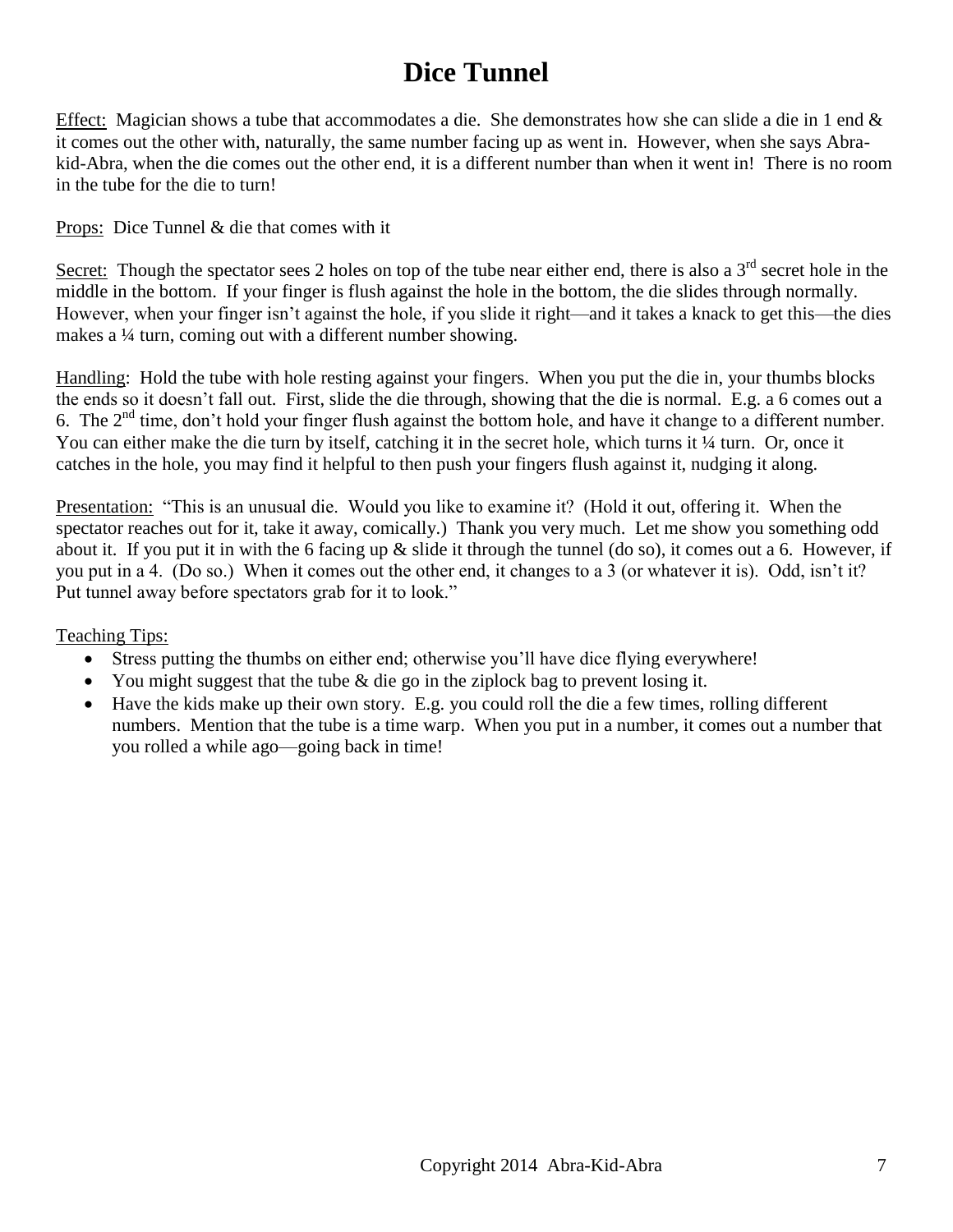# **Invisible Dice**

Effect: Spectator rolls 2 invisible dice. Then she does some numerical computations. The magician is able to tell her the numbers she rolled!

Props: Pencil and paper, and a #6.75 white envelope with label with instructions.

Secret: Subtract 4 from the spectator's final number. This yields an ending 2-digit number—each is 1 of the dice! E.g. if the ending 2-digit number is 23, the spectator rolled a 2 and a 3.

Presentation:

- 1. (Bring out envelope and pull out the invisible dice. Set the envelope on the table, using the flap as a tripod, so you can casually glance at it and give the instructions to the spectator.)
- 2. Do you know what these are? (Hold up hand with invisible dice.) It's a pair of invisible dice. They are extremely rare. Would you take them in your hand, shake them up, and roll them on the table. Do you see the numbers you rolled? Write them down. I will not look. Pick one of the numbers.
- 3. Multiply it by 5.
- 4. Double it.
- 5. Add 4.
- 6. Add the other dice's number.
- 7. What number did you arrive at? (Subtract 4.) Were the numbers you rolled \_\_\_ and \_\_\_? (Reveal the numbers.) (Yes) Do you know how I knew? You left the dice right out in the open on the table!

Challenge Version: In step 4, add 25 instead of 4. (Note this on your envelope.) In step 7, you then subtract 25 instead of 4. Use this with older students.

What is the algebra that makes this work?  $((5x)^* 2) + 4 + Y = 10x + Y$ 

Math Learning: This helps build facility in mental addition, subtraction, and multiplication.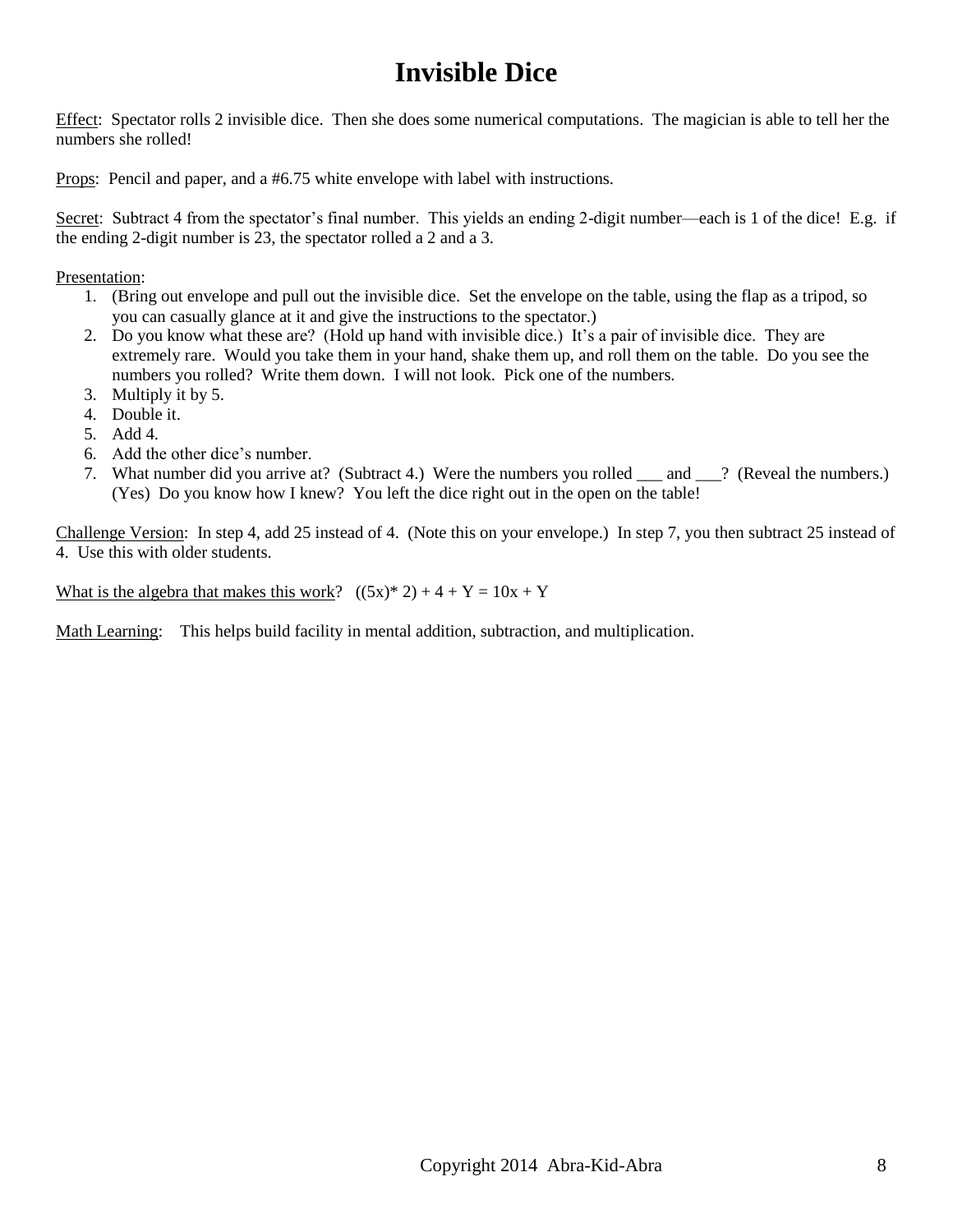# **Geo Double Dipper**

Effect: You show 10 cards numbered 1-10, each with a different geometric shape. You mix them and a spectator cuts the packet. You show them 2 cards (the one they cut to and the next one), put them back, bury them in the middle, and have the spectator cut the cards. You have the spectator deal the cards in to 2 equal face down piles, alternating back & forth. You then look at the card in each pile, setting out 1 face down card on the table from each pile. These are the cards the spectator picked!

Props/Prep: Sheet of 10 perforated geo cards & rubber band to keep them together. Tear them off so you have a packet of 10 cards.

Secret: When you begin, the cards are in order 1 through 10. When you mix them up, you give them single cuts, which does not disturb the order. (i.e. when you are done cutting, the cards will be something like: 4 5 6 7 8 9 10 1 2 3.) Note that they alternate even-odd. When you show the spectator the 2 cards she cut to, when you put them back, you subtly reverse their order. Now, instead of all the cards alternating even-odd, these 2 in the middle will be the only ones not alternating. I.e. you'll have something like: even odd even odd odd even even odd even odd. When the cards are dealt into 2 equal, alternating piles, 1 pile will have all even & 1 odd card, and the other pile, all odd  $& 1$  even card. So all you do is find the one in each pile that is different. I.e. pull out the odd card from the even pile, and the even card from the odd pile.

#### Mechanics:

- 1. Start with the cards in order 1 thru 10 in a face down packet. (Doesn't matter whether 1 is on top or bottom.)
- 2. Give the cards a few single cuts, supposedly mixing them up.
- 3. Set packet face down on the table. Ask spectator to cut the cards.
- 4. Pick up the card she cut to in your right hand, and the one beneath it in your left hand. Show these cards to the audience, but don't look at them yourself.
- 5. Put them back where you got them. The right hand puts its card beneath the left hand's card. This subtly switches the order of these 2 cards without the audience being aware.
- 6. Set the top half back on the bottom half, burying the 2 selected cards back in the middle from whence they came.
- 7. Have the spectator cut the cards and complete the cut (to further mix them a bit).
- 8. Ask the spectator to "deal the cards back and forth (point with your finger to 2 spots on the table) into 2 equal piles".
- 9. Pick up the first pile, look at the faces, and pull out the oddball card and set it face down on the table. (i.e. if you have the even pile, pull the odd card. If you have the odd pile, pull out the lone even card) Do the same with the 2<sup>nd</sup> pile. While doing this, you might say something like "Now you could have cut the cards any place you like. Was there any reason that you chose those 2 particular cards?"
- 10. Ask the spectator which shapes she selected. Turn your 2 over to reveal her 2 cards!

Challenge Version: The 2 cards the spectator selects will be consecutive (e.g. 4 and 5). If you like, when putting the cards in order at the beginning, mix up the odd cards. E.g. you might have: 3-2-7-4-1-6-9-8-5- 10. (Note that they still alternate even-odd.) Then the 2 cards the spectator selects won't likely be consecutive. Also, if you have 2 spectators, you can have them each take their cards instead of you holding them. #1 picks his, #2 takes hers. Have #1 put his back, then #2 put hers back. This subtly reverses their order.

Math Learning: Distinguishing between even and odd quickly. Familiarity with geometric shapes.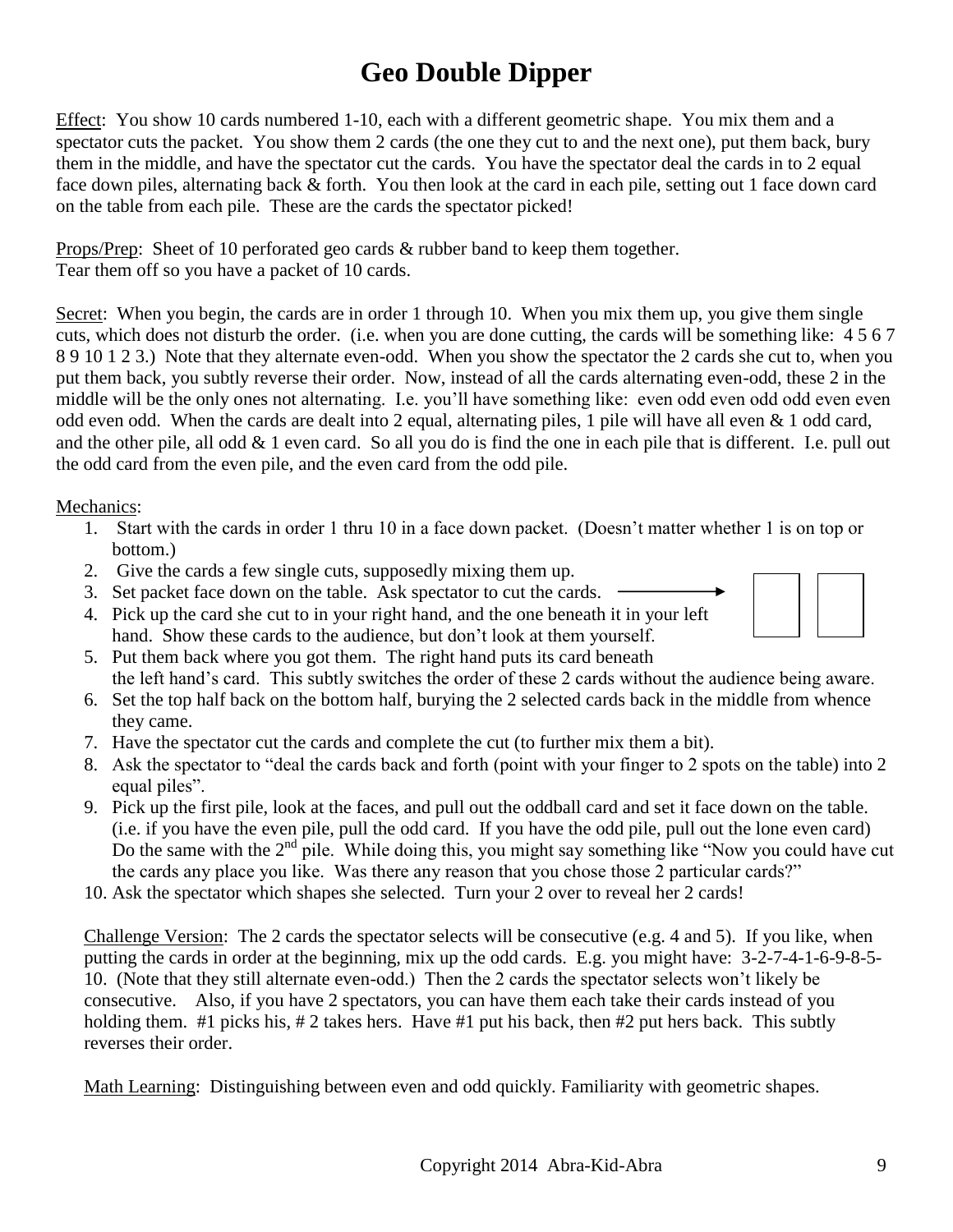# **Geo Telepathy**

Effect: You show a packet of 10 cards, each with a different geometric shape. Spectator shuffles them, and you put the cards behind your back, then bring them out with the face of the packet facing the audience. (Photo #1 shown with animal cards, which could as well be geo cards.) Even though you don't see the face of the packet, you are repeatedly able to name the geometric shape on the face of the packet!

Props: Packet of 10 geo shape cards and rubber band to keep them together.

Secret: After the cards are shuffled, put the packet behind your back  $\&$  reverse the top 3 cards. (Photo #2) Bring out the packet, face toward the audience. The first time is (from the audience's view) the dry run. You explain that you'll show them the card on the face of the packet (it's obvious that you cannot see it) and you'll try to tell what it is. As you explain this, you memorize the shape staring at you atop the packet. (Photo #3)

Put the packet back behind your back. (Careful not to flash the reversed top card on top.) Pull the top card around to the face of the packet, turning it face down. This is the 1 move in the trick, which you'll repeat each round. Bring the packet out from behind your back. Mind read the card facing the audience. Then memorize the one facing you. Do this 3x. Each time, you are one ahead!

Teaching: Have the kids do these moves, all together:

- 1. First, do the moves with the deck in front of them, so they can see & understand the moves.
	- a. Turn top 3 cards of their deck face up (all together).
	- b. Turn top card face down & put on bottom of deck.
	- c. Repeat two times.
- 2. Now do all of this behind with cards behind your back.
- 3. When you can do that, then try the trick with the talking.

Presentation: "What do you do for a hobby? My hobby is collecting geometric shapes. I have a square, rectangle, octagon,… (you say as you show them—a few cards). Would you shuffle the cards. (As spec starts) But don't disturb the order. Just joking. Shuffle them well. I'm going to put the packet behind my back, then I'll bring them out and show you the card on the face. Using my vast mental powers, I will attempt to tell what the card is. Do you think I can do that?

I'll put the packet behind my back. This requires a great deal of concentration, of course. Do you see the card on the face? It's…the pyramid!

It was probably just lucky. Let me try it again…"

Tips:

 Pretend like you are concentrating and that it takes lots of effort to get it.



**Photo 1. Audience view**



Photo 2. Behind your back, turn over 3 cards on top of the deck.



Photo 3. As magician shows card on the face to the spectator, secretly magician glimpses the top card.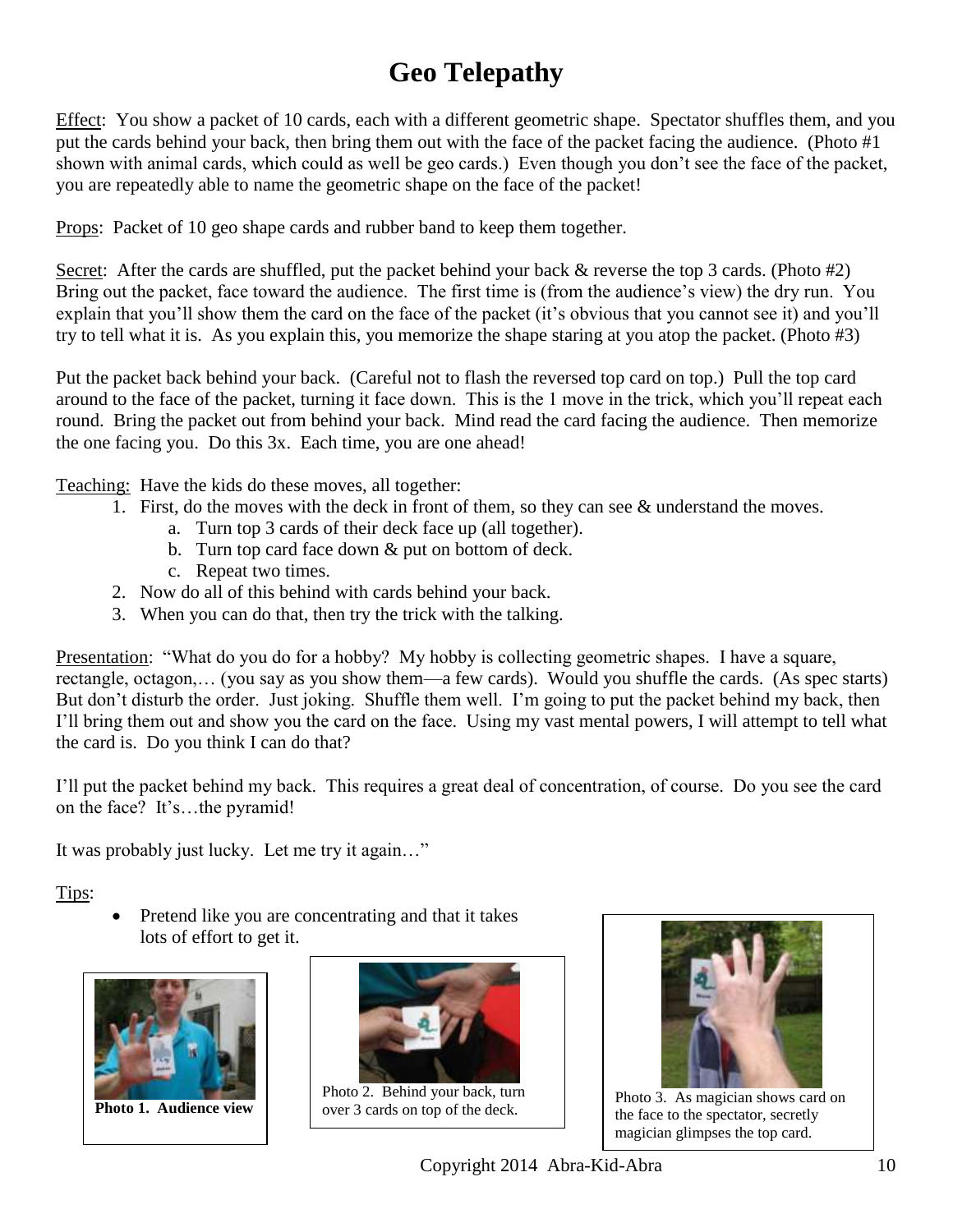### **Geo Duck and Deal**

Effect: You show 10 geo cards numbered 1 through 10, and give them a mix. You hold the stack face down in dealing position and proceed to deal the cards singly into a face down pile on the table. With each card, you give the spectator a choice saying "duck" or "deal". "Deal' means you deal the card onto the tabled pile. "Duck" means you duck it under the next card, then deal both onto the tabled pile. You deal however the spectator requests. You then turn the cards face up, showing that they are in perfect 1 through 10 order!

Props: 10 geo cards, 1 through 10, and rubber band to keep them together.

Secret: This is a simple but very effective deception! Although it seems like the order in which the cards are dealt varies with "duck" vs. "deal", in fact, it's the same either way!

At the beginning, the cards are in 1 through 10 order. When you mix them, give them a series of casual, single cuts, holding the faces of toward you. On the last cut, cut the one to the end.

Presentation: "We have cards with different shapes that are numbered 1 through 10. (Spread cards face up in your hands, showing them in order.) Would you like to examine them? (Offer cards to the spectator. As he reaches for them, pull them back toward you, saying) Thank you very much.

I will mix them up a bit. (Hold them faces toward you, giving them a few casual single cuts. On the last one, cut the one to one end, bringing the cards back to 1 through 10 order.) I've heard that you have great intuition. Is that true? Well, let's find out. I will deal the cards onto the table. With each card, you say 'deal', in which case I'll deal it face down onto the table like this. Or 'duck', in which case I'll duck (slide the top card under the  $2<sup>nd</sup>$  card and set both onto the table) like this. Ready? (Spectator directs whether you deal or duck each card until you've put all 9 in a pile on the table.)

Now you decided each time whether to deal or duck, right? What I can't figure out is how you got them in perfect order! (As you say this, deal the cards face up 1 at a time in a row, showing them in 1 through 10 order.)

Challenge Versions: 1. You can go through the packet twice before showing the cards in order. (I.e. after the packet has been dealt, pick it up and repeat the deal or duck procedure.) 2. Use 2 packets of 1 through 10. Start with each in the same order. Set 1 aside. The other, have spectator go through deal or duck twice. Then each of you takes a packet and simultaneously deal each card face up, showing that both packets are in identical order.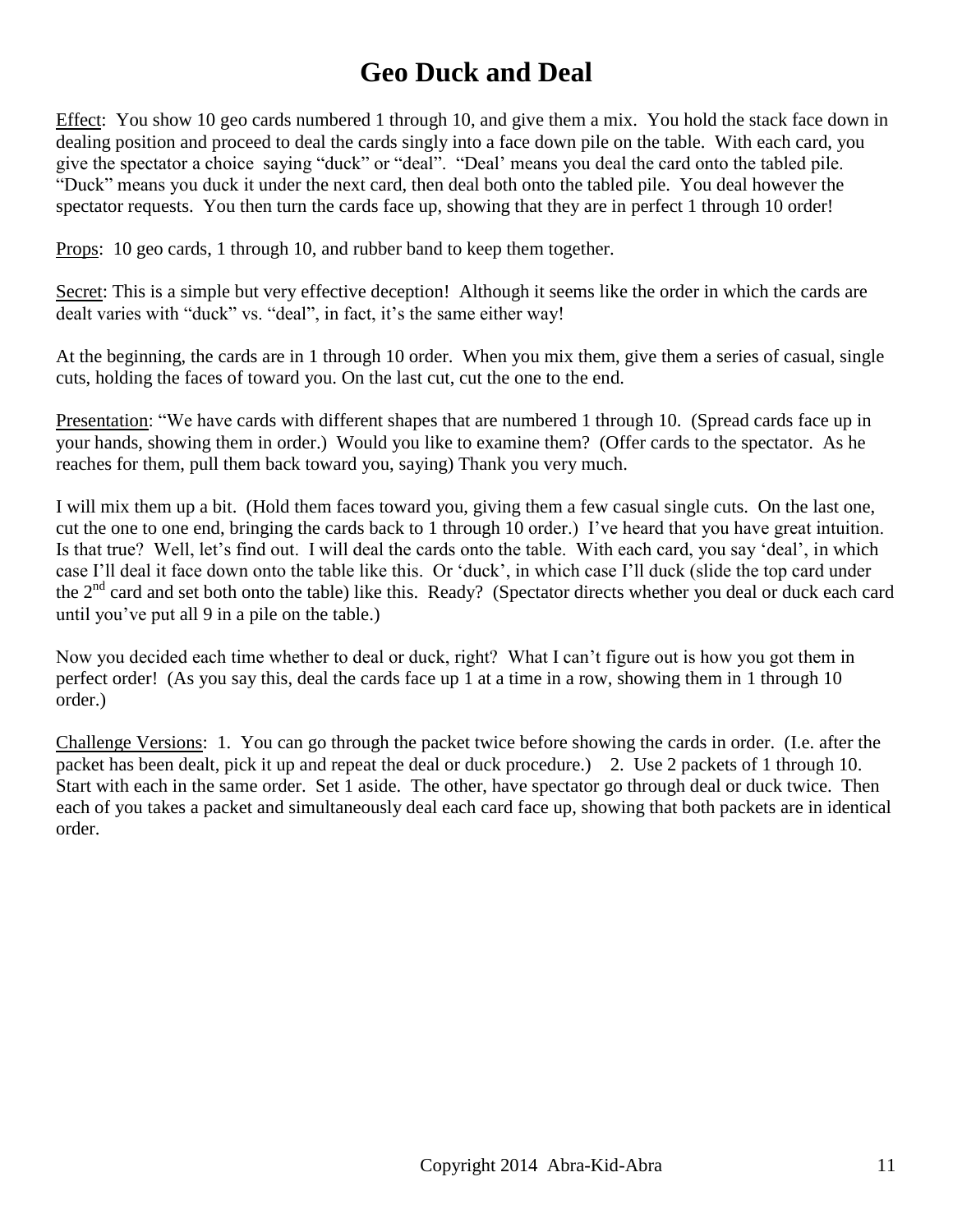### **Name That Shape (Extra)**

Effect: You introduce your partner, the great mind reader of geometric shapes, who you send out of the room. You lay out 9 geo cards in 3 rows of 3 and ask a spectator to touch one. You call the mind reader back in, and you touch each card in order, asking, "Was it the square, the circle, the rectangle,...?" The mind reader correctly identifies the chosen shape!

Props: Any 9 of the geo cards, and a rubber band to keep them together.

Secret: Where you point to in the middle card tells the mind reader which shape was chosen. In the example in the diagram, the middle card is the rectangle. So, e.g. if you touch the upper left corner of the rectangle card, the mind reader knows the upper left card was selected—the circle. If you touch the bottom in the middle on the rectangle card, the mind reader knows it was the trapezoid. If you touch the rectangle card in the middle, it's the rectangle. So as you point to each card, the mind reader focuses on when you touch the rectangle, where in the card do you touch it. Where you touch the other cards is irrelevant.



Presentation: "Are you familiar with different geometric shapes? I have cards here with different shapes. For instance, there is a circle, a cube, a triangle, etc.

I would also like to introduce you to The Great Swami. He has great mental powers. I will ask one of you to touch any shape while Swami is not looking, and Swami will know which you picked. Do you think he can do that?

Swami, please leave the room. Who would like to come up here and touch an shape. You! Which one will you touch? Does everyone see it? Only the greatest of Swamis can get that one. We'll see if ours is up to the task. Swami! (Swami comes back in.) A round of applause for the great Swami, ladies & gentleman.

Swami, this person chose a shape. Was it (pointing to each shape, in turn) this one, this one, …or this one? (Swami ponders a moment, then names the shape.) Was he right? A round of applause for the Great Swami!"

Performing Tips:

Be sure everyone in the audience sees which shape was selected.

Math Learning: Familiarity with geometric shapes and a key characteristic of each.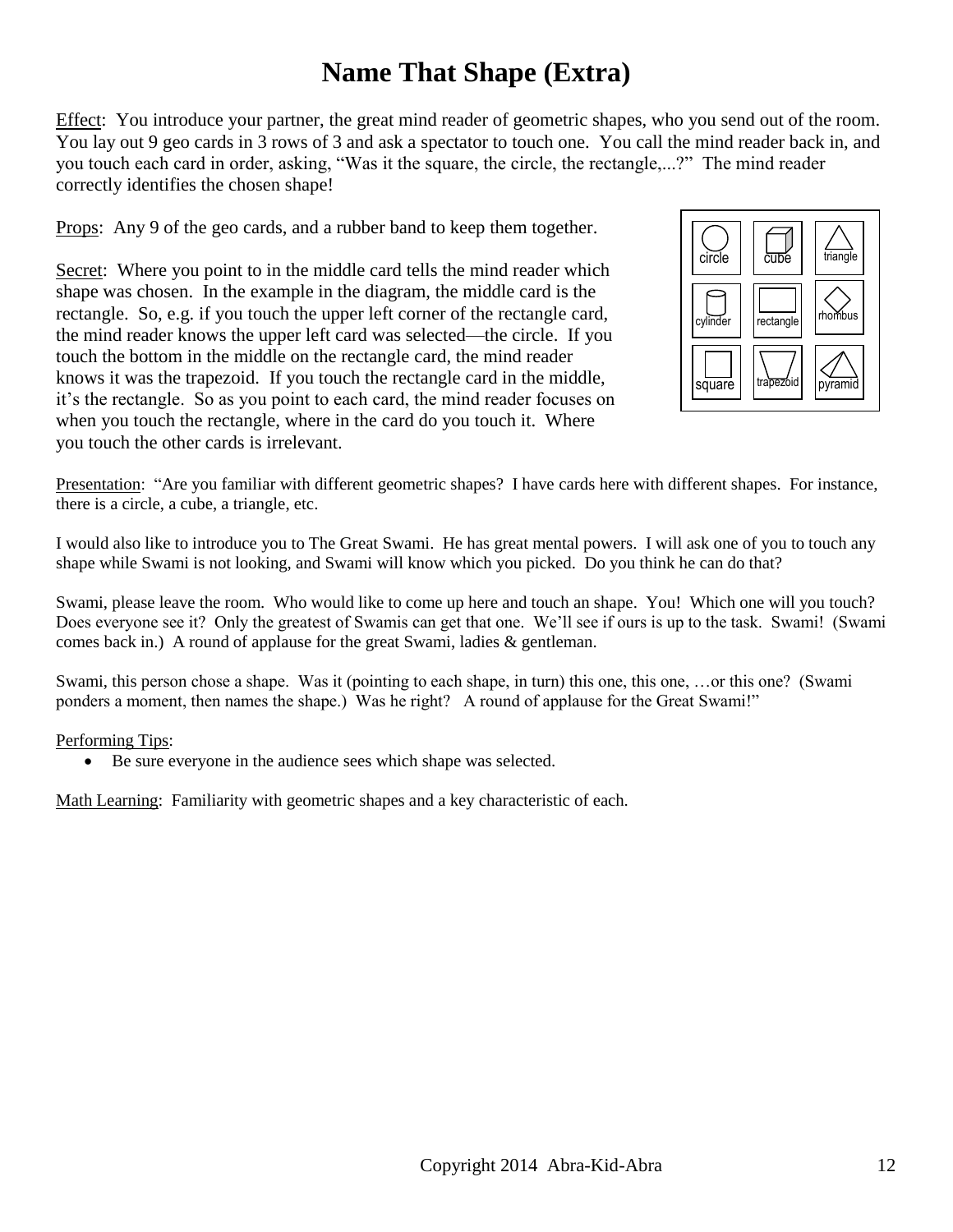# **Digital Ruler**

Effect: "Have you ever heard of a digital ruler? It's a very high tec piece of equipment. (You show a paper ruler numbered 1-15.) Let me show you how it works. Can you think of a number 1-15 but don't tell me what it is. Do you have one in mind? I'll turn around, and, if you would, point to it on the ruler so everyone knows your number. Does everyone know the number? (Yes)

Now, I have some pieces of paper. (You have 4, each with a different group of numbers.) Is your number on this page? On this one? This one? This one? (You ask if it's on each of the 4 papers. Whichever one(s) the number is on, line up those pieces next to each other beside the digital ruler. They will end at a number on the ruler—the number the spectator chose!) The ones you said it was on, we will set those down by the ruler. The ruler will tell me your number. Was it ?" (You are correct!)

Props: A strip of cardstock with the 5 rulers (see below—not to scale), kids scissors, and a #10 envelope to hold the pieces.

Secret: Whichever of the 4 smaller sheets the number is on, line those up end to end beside the ruler. They will end at the chosen number!

|                          | a ka                      | $1 \quad 2 \quad 3 \quad 4 \quad 5$ | <b>Taratta</b>         | and the contract of the |  | 6 7 8 9 10 11 12 13 14 15 |  |                       |
|--------------------------|---------------------------|-------------------------------------|------------------------|-------------------------|--|---------------------------|--|-----------------------|
| 135<br>79<br>11 13<br>15 | 2 3 6<br>7 10 11<br>14 15 |                                     | 4 5 6 7<br>12 13 14 15 |                         |  |                           |  | 8 9 10 11 12 13 14 15 |

Challenge Version: Do this without using the long ruler! Add the first number of each ruler that the spectator says their number is on, and this tells you their number! E.g. if their number is in small rulers (above) 1, 2, and 4, add the first number on each of these rulers—1+2+8—and you get their number as 11.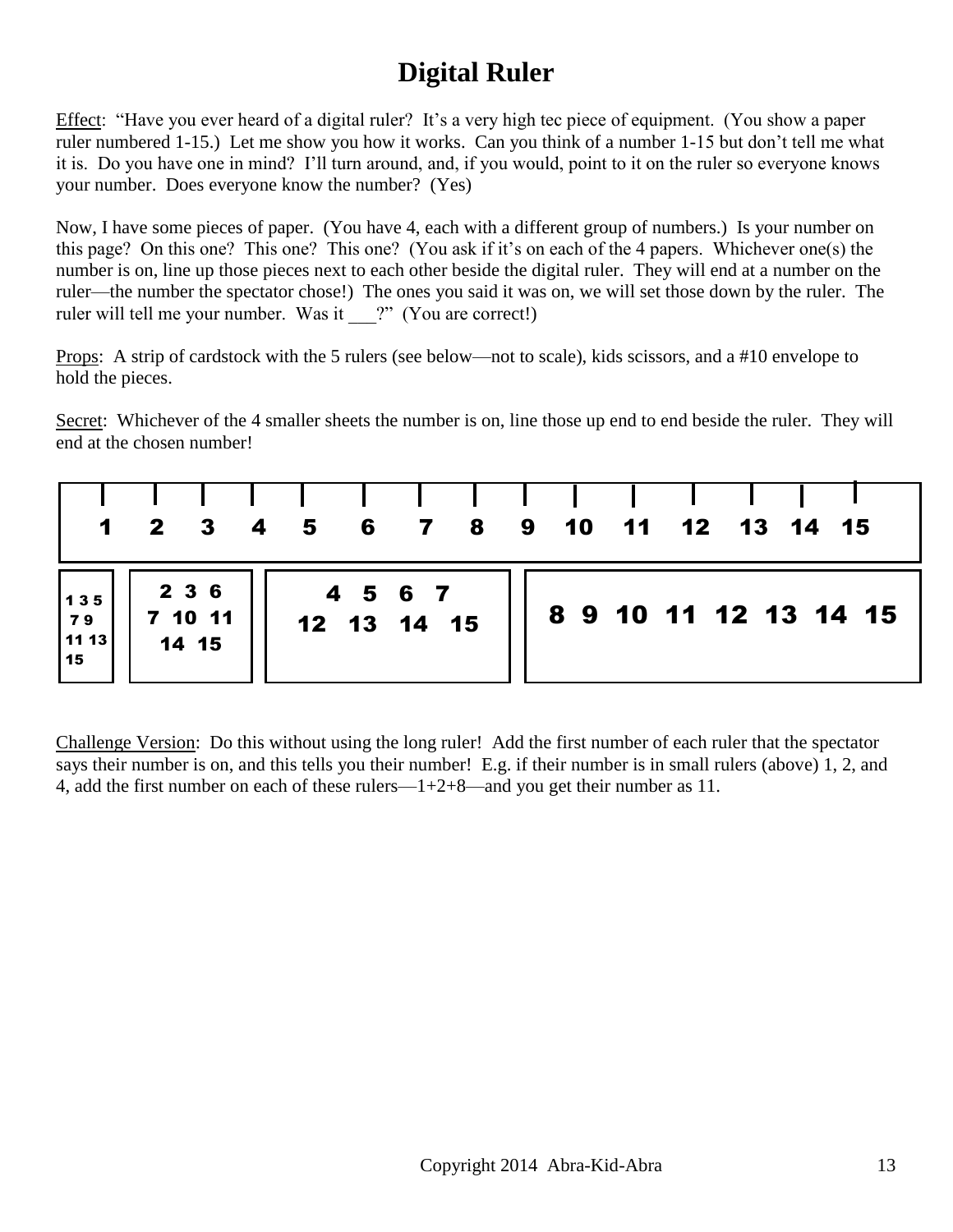### **Math Symbol Sala Bim**

Effect: You show a sheet with lots of different math symbols. You point out several, then set the sheet down. You ask a spectator to pick any 2 digit number; add the digits together and subtract their total from his original number. (E.g. if he picks 43, 4+3=7. 43-7=36) You jot a prediction. The spectator notes the math symbol beside his number (36 in our example). You show your prediction: 36! You can repeat the trick with spectator choosing a different number and symbol.

Props: For each child: Math Symbol Sala Bim sheet, pad of paper, pen. For show: Larger  $(-11x17)$  laminated version.

Secret: There 17 different symbols on the page which rotate, but each multiple of 9 has the same symbol (infinity  $\infty$ ). When you do the above math calculation, you always wind up with a multiple of 9. So you know which symbol will be chosen! On the back of the page is an identical set of numbers and symbols, except that there is a different symbol on the multiples of 9 (\$). So if you casually turn the sheet over, the trick can be repeated with spectator choosing a different symbol.

Presentation: "What do you like to do in your spare time? In my spare time, I like to study math symbols. I have a chart here with a bunch of them—plus, minus, equal, greater than, pi,… We're going to use this chart in a moment, but first I'm going to jot a prediction on this slip of paper (do so—jot ∞).

I'd like you to name any 2 digit number. (e.g. 47. Jot it on your paper or the board.) OK, 47. When we add the digits together we get 11, right? (Jot 11 beneath 47.) Let's subtract these two to arrive at a final number.  $47-11=36$ .

Would you look on the chart and say out loud what symbol is at—what number did we wind up at—36?

### **Math Symbol Sala Bim**

|                | 26. <          | 51. $\Sigma$     | $76. \div$      |
|----------------|----------------|------------------|-----------------|
| $2. -$         | $27.$ $\infty$ | 52. $\sqrt{ }$   | $77. =$         |
| 3. x           | $28. \pi$      | $53. -$          | 78.7            |
| 4.4            | 29. >          | 54. $\infty$     | 79. >           |
| $5. =$         | 30. <          | $55. +$          | 80. <           |
| 6.7            | $31. \%$       | 56.<br>$\omega$  | 81. ∞           |
| 7. >           | 32. S          | 57.<br>$\bf x$   | $82. \pi$       |
| 8. <           | $33. \Sigma$   | $58. \div$       | 83. >           |
| 9.00           | 34. J          | $59. =$          | $84. \le$       |
| $10. \pi$      | $35. -$        | 60. $\neq$       | 85. %           |
| 11. >          | 36. x          | 61. >            | 86. \$          |
| 12. <          | $37. +$        | 62. <            | 87. Y           |
| 13. %          | $38. -$        | 63. x            | $88. \sqrt{ }$  |
| 14. S          | 39. x          | $64. \pi$        | $89. -$         |
| 15. $\Sigma$   | $40. \div$     | 65. >            | $90.$ $\infty$  |
| 16. $\sqrt{ }$ | $41. \equiv$   | 66.<br>$\prec$   | $91. +$         |
| $17. -$        | 42.7           | 67. %            | $92. -$         |
| $18.~\infty$   | 43. >          | 68. S            | 93. X           |
| $19. +$        | 44. <          | 69. $\Sigma$     | $94. \div$      |
| $20. -$        | $45.~\infty$   | 70.<br>$\sqrt{}$ | $95. =$         |
| 21. x          | $46. \pi$      | 71.<br>$\sim$    | $96. \neq$      |
| $22. \div$     | 47. >          | 72.00            | 97. >           |
| $23. =$        | 48. <          | $73. +$          | 98. <           |
| $24. +$        | 49. %          | 74.<br>$\sim$    | $99. \text{ m}$ |
| 25. >          | 50. S          | 75. x            | $100. \pi$      |

(infinity) Infinity? You picked infinity? No one has ever picked that symbol before…Fortunately (unfold you prediction and show it) that is the symbol I predicted!"

If you like, start to take the symbol sheet away, then, as an afterthought, say that maybe you were lucky. Would they like to try it again? (yes) Put sheet back up, having subtly turned it around. Repeat the above.

Math Learning: 1) Learn a variety of math symbols. 2) Adding (the 2 digits in a 2-digit number.) 3) Subtracting.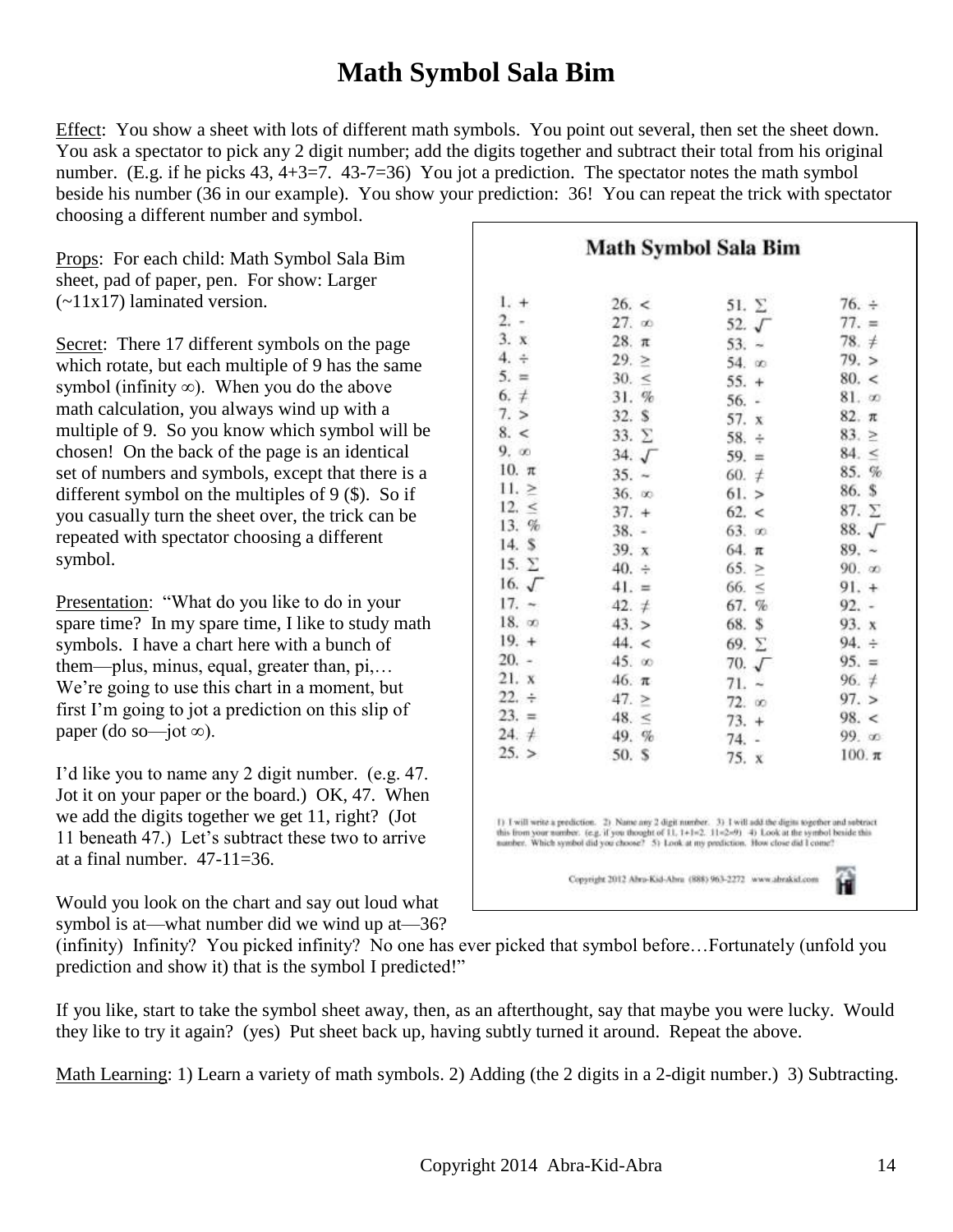# **Number Vision Box**

Effect: Show a box in which there is a cube with a different number on each side. While your back is turned, spectator is asked to put the cube in the box such that a number of spectator's choice is on top. Then close the lid. You put the box behind his back, shaking the box, then hold it up to his ear to hear the number. You then put the box behind his back and correctly announce the chosen number!

Props: Number vision box, cube, and several black and a couple white sharpees.

Preparation: With the sharpees write a different number 1-6 on each side of the cube. Use the black sharpee for all sides except black—use the white sharpee there.

Secret: Behind your back, you remove the lid and put it on a different side of the box. (See diagram.) When you shake it by your ear, you see the chosen number, though to the audience, nothing appears awry. When you put the box back behind your back, close up the lid, so all will be normal when you bring it back out.



Presentation: "Inside this box is a cube with 6 different numbers. I'm going to turn around. Would you select 1 of the numbers, show it to the audience, put the cube in the box so your number is facing up, then put the lid on the box. Let me know when you are done. (Take the box from spectator. Start shaking it as you put it behind your back & move the lid to a different side.) Did you know that different numbers have a different sound? I have a very well developed sense of hearing. I'm going to listen to the box. (Put it by your ear, glancing casually at the number.) Ah ha, very interesting. (Put it back behind your back & put the lid back on the normal side.) Was it…4 (name the number you saw)? Thank you.

Tips:

- When bringing the box out from behind your back to glimpse the number, pass it in front of your eyes en route to your ear, so you'll easily see it. (I.e. if box is in your right hand, pass it front of your eyes and shake it in your left ear.)
- Be sure as you bring it behind your back not to flash the number visible on the cube.
- You can repeat this trick.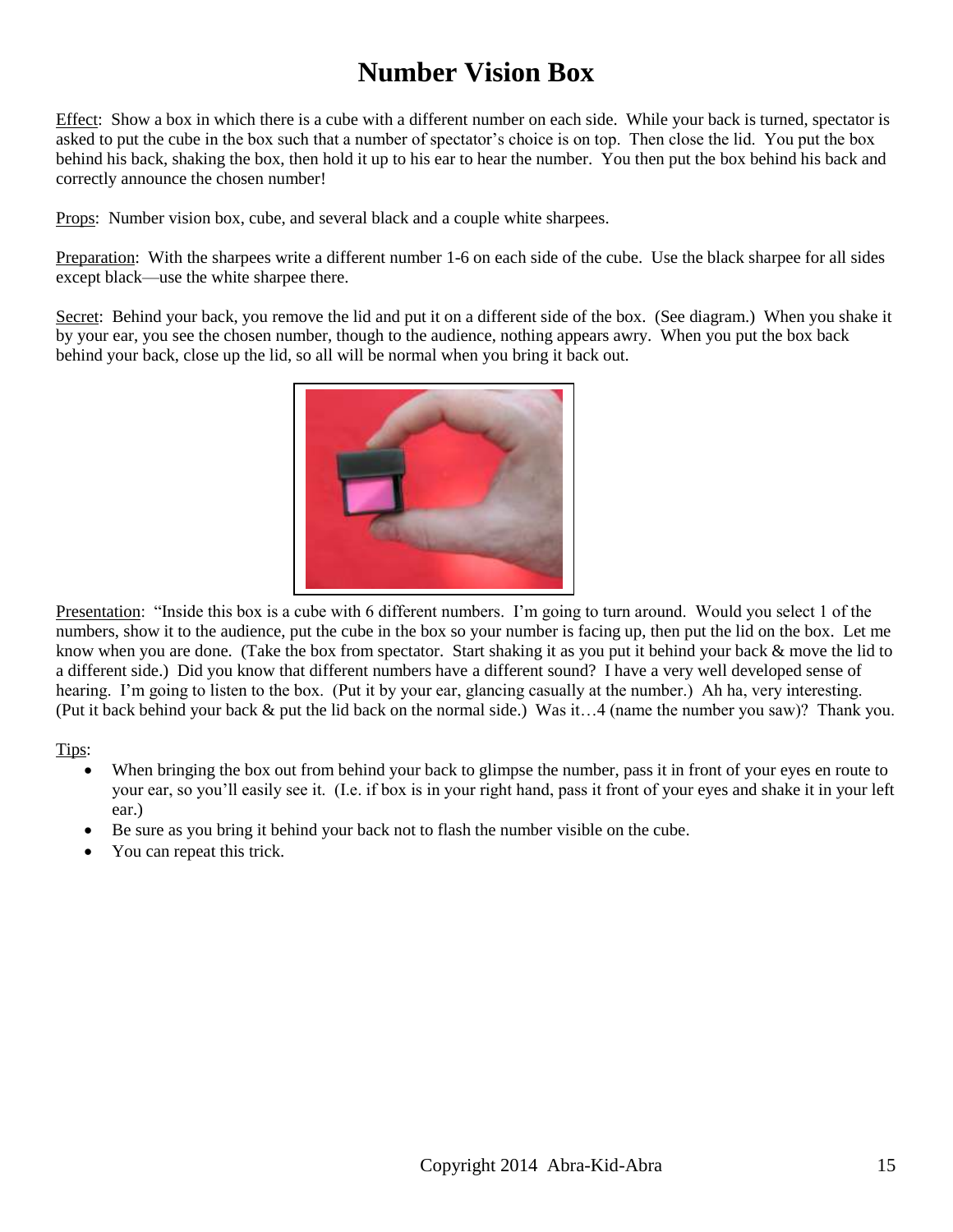# Arithma-Trick Betchas (Class)

### **1. Four**

How is the number four unique from all other numbers?

### **4. Stamp Collection**

If there are twelve 1-cent stamps in a dozen, how many 2-cent stamps are in a dozen?



### **5. Triangular Problem** A triangle's sides are 4, 6, and 10 inches. What is its area in square inches?

### **3. Writing 1000**

Can you write "1000" without the pen leaving the paper?

No marks should be visible connecting the numbers. And the pen must make a mark whenever it moves across the paper.

### **6. Groaners**

- a. If you take 12 apples from 17, how many do you have?
- b. My math powers are so vast, that I can have you think of any number, do a series of calculations, & I can tell you the answer. Ready? Think of any number. Double it. Add 10. Subtract 1. I will now concentrate and tell you the answer.
- c. A cowboy rode for 24 hrs to get to the nearest town. It also took 24 hrs to ride back to the ranch. Yet he did it all on Sunday. How can this be?

### **How to Do Betchas**

Props needed: toothpicks, paper, pencil.

Divide kids into 2-4 groups. Tear off a different betcha above for each group. Allow a few minutes to solve. Visit groups. Help as needed. Have groups present their betcha to the class, or have kids mingle, sharing with others from different groups.

Repeat with round 2 if time permits. Or show remaining betchas to the class. Let them try to solve before revealing the solution. The first 3 take longer. The last 3 are quicker.

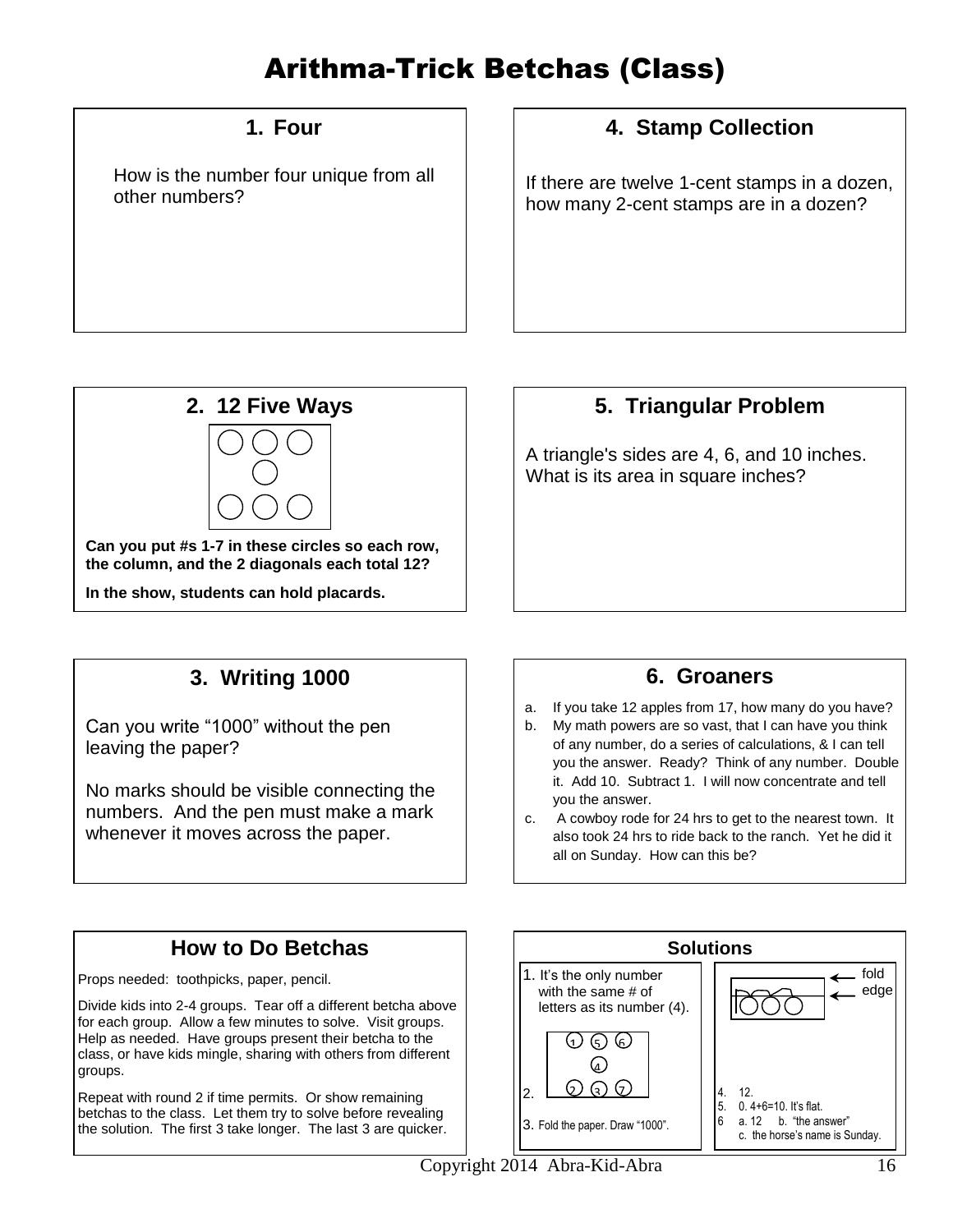# **Cards in Envelope**

Effect: Magician deals the cards into a pile. Spectator says stop at any time. They count the cards in the pile. Spectator then examines 2 envelopes which magician tosses out, and chooses 1. Magician places the pile of cards in the envelope & instructs the spectator to sit on it. Magician announces he will cause 3 cards to travel from the deck into the pile beneath the spectator. Magician riffles the deck 3x. Spectator pulls out the envelope, and counts the cards to find 3 more than were there previously!

#### Props: Deck of cards & 2 #6.75 envelopes

Secret: Magician has 3 extras cards beneath the 2 envelopes. When magician tosses the envelopes out, he tosses them casually onto the pile, adding 3 cards to the pile. The rest of it is all presentation!

#### Presentation:

Come out with deck in left hand & the 2 envelopes fanned in the other, with 3 face down cards hidden beneath them. Set the 2 envelopes so they and the hidden cards hang over the edge of the table a bit, making it easy for you to pick up without fumbling.

"I have here an ordinary deck of marked cards. Would you like to examine them? (offer them to spectator. As he reaches for them, pull them back, saying) Thank you very much.

I'll deal the cards into a pile. Can you say stop whenever you like. (Deal 4-5 cards as you're talking, so that by the time you are done & he can stop you, you've already dealt 4-5 cards. You don't want a 1-2 card pile! Deal fairly sloppily.) Right there? Are you sure you don't want me to deal more? OK. (Set rest of the deck aside.) Let's count together how many cards we have. (Deal them sloppily, so that when you add the extra cards, it won't be noticeable. State the total when you are done clearly.)

(Pick up the envelopes & toss them casually onto the pile, with extra cards beneath them.) I brought with me 2 envelopes. Would you examine them. Make sure there are no trap doors, secret compartments, or mirrors. Would you choose 1 of the envelopes to use. Very well. Set the other 1 aside. (Take the 1 they picked, square up the pile of dealt cards, & put the pile into the envelope.) We'll put the cards into the envelope, and would you sit on them. Now if I were to try to get to the cards using some sort of sleight of hand, you would definitely know it, right?

I will now attempt to make 3 cards travel from the deck into your pile. (Riffle the end of the deck.) That was the  $1<sup>st</sup>$  one. Did you feel anything go in there? No? Let me try it again. (Riffle again.) That was the  $2<sup>nd</sup>$  card. Did you feel it that time? Still no. (Riffle once more) And now 3 cards have left the deck & gone into your pile. Would you like to count them? (As spec starts to get the cards out, stop her, saying) Wait a minute. Before we do that, I will now make the cards **go back** from your pile to the deck. That would really be impressive wouldn't it? You look a little skeptical. If 3 cards really went into your pile, how many should you now have? Would you get off the cards, pull them out of the envelope, and count them **out loud** onto the table. (Count the last 3 with her to emphasize that 3 have come over.) Thank you."

Tips: Why use 2 envelopes? If you just used 1, you'd logically hand it to the spectator. But with 2, it's reasonable to toss them out & have the spectator pick one. 2 also provides a little confusion. Use 2.

Math Learning: Adding. The magician must add 3 to a variety of numbers mentally & quickly.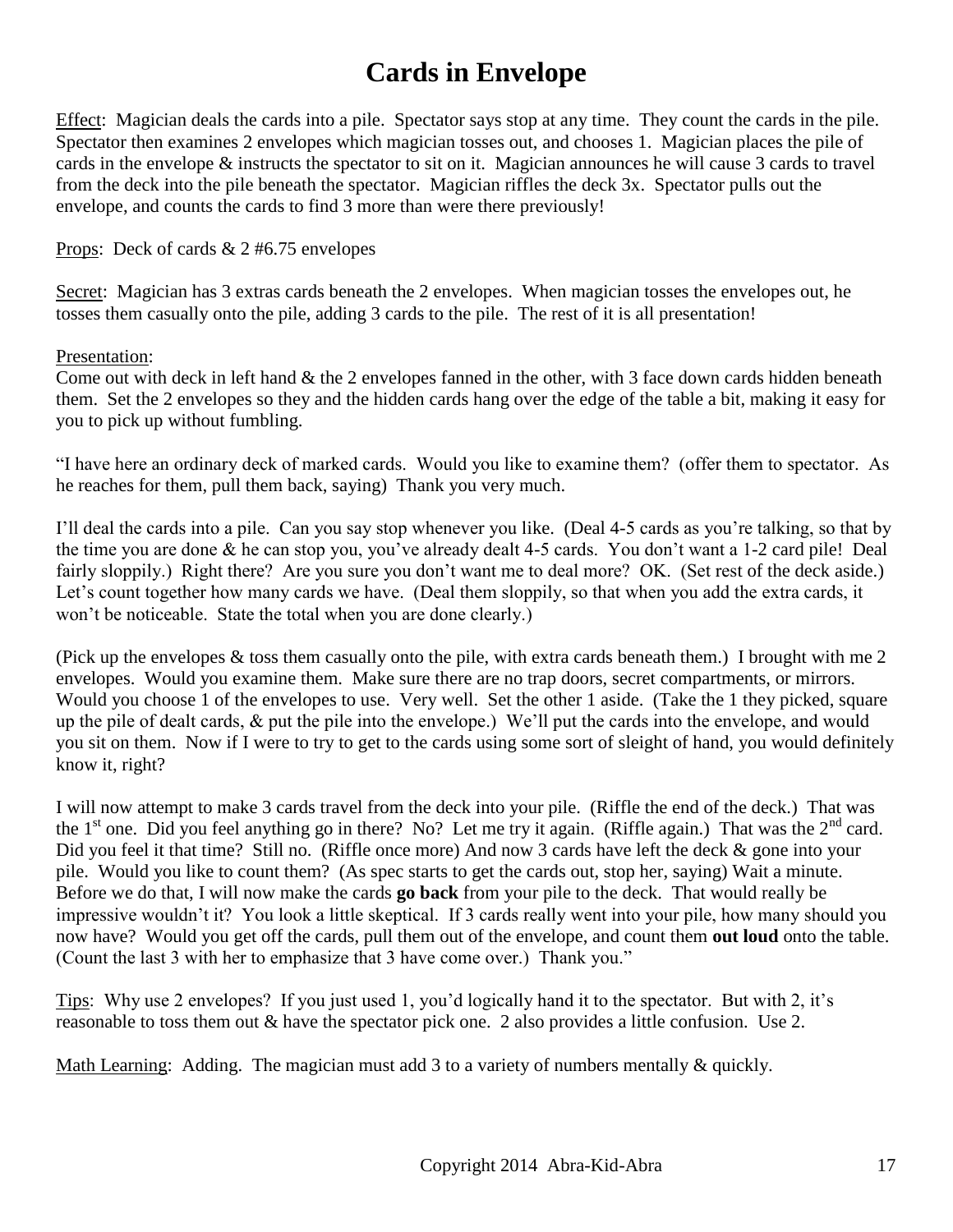### **4 x 4 Cards**

Effect: Magician lays out 4 rows of 4 cards face up on the table (16 cards total). She asks spectator to pick a card, and asks which column it is in. Magician then scoops up the cards, deals them into 4 rows of 4 again, and again asks spectator which column her card is in. Magician then picks up the cards and deals them onto the table, turning them face up one at a time. Magician proclaims that the next card she turns over will be his card. Spectator doesn't think so, because magician has already passed it! Magician digs down into the pile of dealt cards & turns over the spectator's card!

Props: Deck of cards.

Secret: When spectator announces the column his card is in, magician knows it is 1 of 4 cards in that column. The  $2<sup>nd</sup>$  time the magician deals them, she puts each of the 4 cards in a different column (same row). So when spectator says which column his card is in the  $2<sup>nd</sup>$  time, the magician knows what it is!

Presentation: Deal the cards into 4 columns of 4. As you deal, always deal across (i.e. 4 in the  $1<sup>st</sup>$  row, 4 in the  $2<sup>nd</sup>$  row, etc.). Cards in a column should overlap each other, which makes it quicker to scoop up all 4 cards in a column.

Ask spectator to think of a card. If there is more than 1 person watching, turn your back  $\&$  ask spectator to point to a card so everyone in the audience knows which it is. Turn around to face spectator and ask which column it is in. Scoop the columns up in order, and deal the cards out again as above  $(1<sup>st</sup> row, 2<sup>nd</sup> row, ...)$ . Now, when spectator tells you which column his card is in this time, you know the card. E.g. if the first time it was in column #1, the 4 cards in column 1 will, the  $2<sup>nd</sup>$  deal, be the top cards of columns 1-4. So if spectator says it's now in column #2, you know which card it is!

Note the spectator's card. Scoop up all the cards into a face down pile & start dealing, turning the cards face up 1 at a time as you deal. Go a few past the spectator's card so he thinks you muffed it. Say you bet the next card you turn over will be his card. Go back into the dealt pile and "turn over" spectator's card—to thunderous applause , of course!

Math Learning: This teaches about grids. You might ask when you have the 16 cards laid out: If I told you which row & which column my card is in, would you know the card? What if it is in the  $3<sup>rd</sup>$  row,  $2<sup>nd</sup>$  column?  $1<sup>st</sup>$  row,  $4<sup>th</sup>$  column? Etc.

So by knowing 2 things, which row & which column, you can pinpoint the card! That's how this trick works. We ask which column it's in. If we asked which row, that would be too obvious. So we disguise it & ask, the  $2<sup>nd</sup>$  time, which column. We're really asking which row & they don't realize it!

What If… Can you do this with a 3x3 matrix? 5x5? 2x2? Why don't we us 2x2? (Too obvious, too few choices, not very magical.) Why not 5x5? (Too long, bores audience.) 4x4 is a good balance—enough cards to make for a mystifying trick, but not so many that people get bored with the dealing.

Can you do it with a 4x3 matrix? (No, it gets messy. Much cleaner with same # in the row as the column.)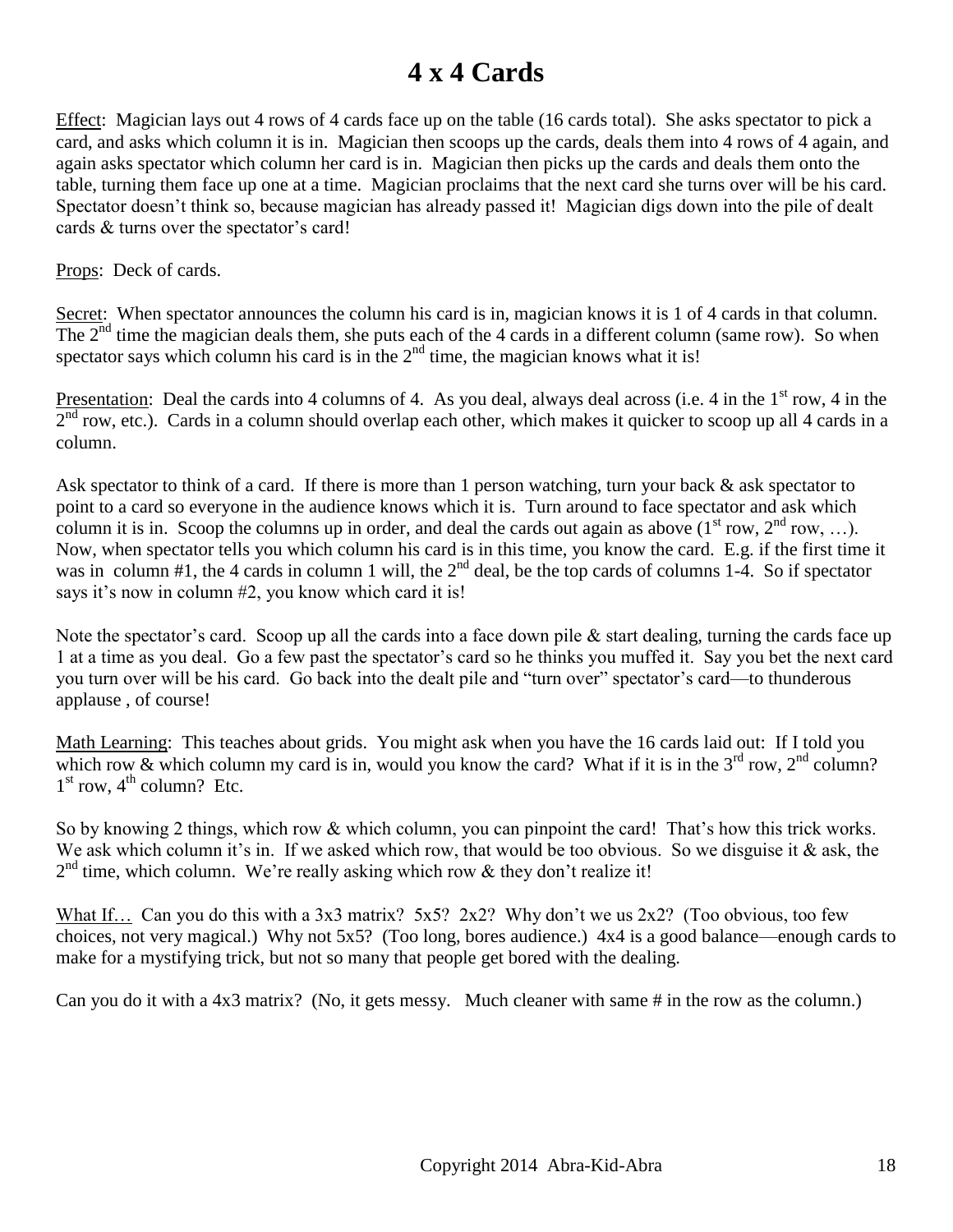## **4 Card Prediction**

Effect: You show 4 double sided cards, and a face down prediction card. You demonstrate how there are a variety of different number combinations that can be face up, depending on which cards are facing which way. You set the 4 cards on the table in a row, and ask a spectator to flip any 2 of them over while you look away. Then total the 4 face up values. What's the total, you ask, and your prediction card will match. 14, the spectator says. 14? But there is no such thing as a 14 card. There must be some mistake. The prediction card is turned over and sure enough, it is a 14!

Props: Set of 5 cards printed on business card stock: 4 double sided cards, a 14 card (with a printed back), and a rubber band to keep the 5 cards together. The double sided cards are: blank-5, A-6, 2-7, and 3-8.

Secret: Start with the lowest 4 values face up: blank, A  $(1)$ , 2, & 3. No matter which 2 the spectator flips over, the resulting total of the 4 face up cards is always 14!

#### Presentation:

"Do you believe in ESP, STP, or anything like that? I have 4 cards, and a prediction card, which I'll set face down off to the side. These 4 cards have numbers on both sides. (Show them casually, but try not to make it obvious that 1 side is always 4 higher than the other.) Depending on which sides you put face up, lots of different totals are possible. For example, this totals 6 (blank, A, 2, & 3.) If you this one over, it totals 10. If you turn these over (turn over a couple more, it totals higher numbers than I can count to. Etc.

(Set in a row face up on the table: blank, A, 2, & 3.) I am going to look away. When I do, I'd like you to flip over any 2 of these cards. Then let me know you're done. Ready? Go. (As you look away, spectator turns over 2, and says he's done.) That was awfully quick! Can you total the 4 face up cards, then put them in a pile. Do you have a total? (yes) (Turn back toward spectator.) Now remember before the trick began, I set out a prediction card. Out of all the different numbers possible, whatever number you have, the total will be on this card. And I should mention, by the way, in case you got a high total, that jack is worth 11, queen is 12, and king is 13. For the first time, when you add these cards up, what total do you get? (14) Very funny. I see you have a good sense of humor! Now seriously, this is no time for jokes. When you add the 4 face up cards together, what number do you get? (14) May I see the cards, please. (Spectator spreads them out. You add out loud. E.g.  $0+1=1, +6=7, +7=14$ ) I've never had anyone come up with 14 before! (Turn over your prediction card.) Fortunately, it worked this time!"

#### Notes:

 Sell the audience on the idea that all sorts of value combinations are possible (as you turn various numbers face up and face down in your hands). And, by extension, there are various different totals possible. You can't show many different totals because only 4 are possible: 6, 10, 14, & 18, and you want to de-emphasize the 14 & 18, implying at the end that you were expecting a number king (13) or lower. So you show a couple and infer it.

Learning: Why is the total the same, regardless of which 2 cards they turn over? Each card on the other side is 4 higher. The cards on side 1 total:  $0+1+2+3=6$ . No matter which 2 are turned over, the value is going to be 4+4=8 more, or 14.

Math Skills: Mentally adding various combos of different numbers.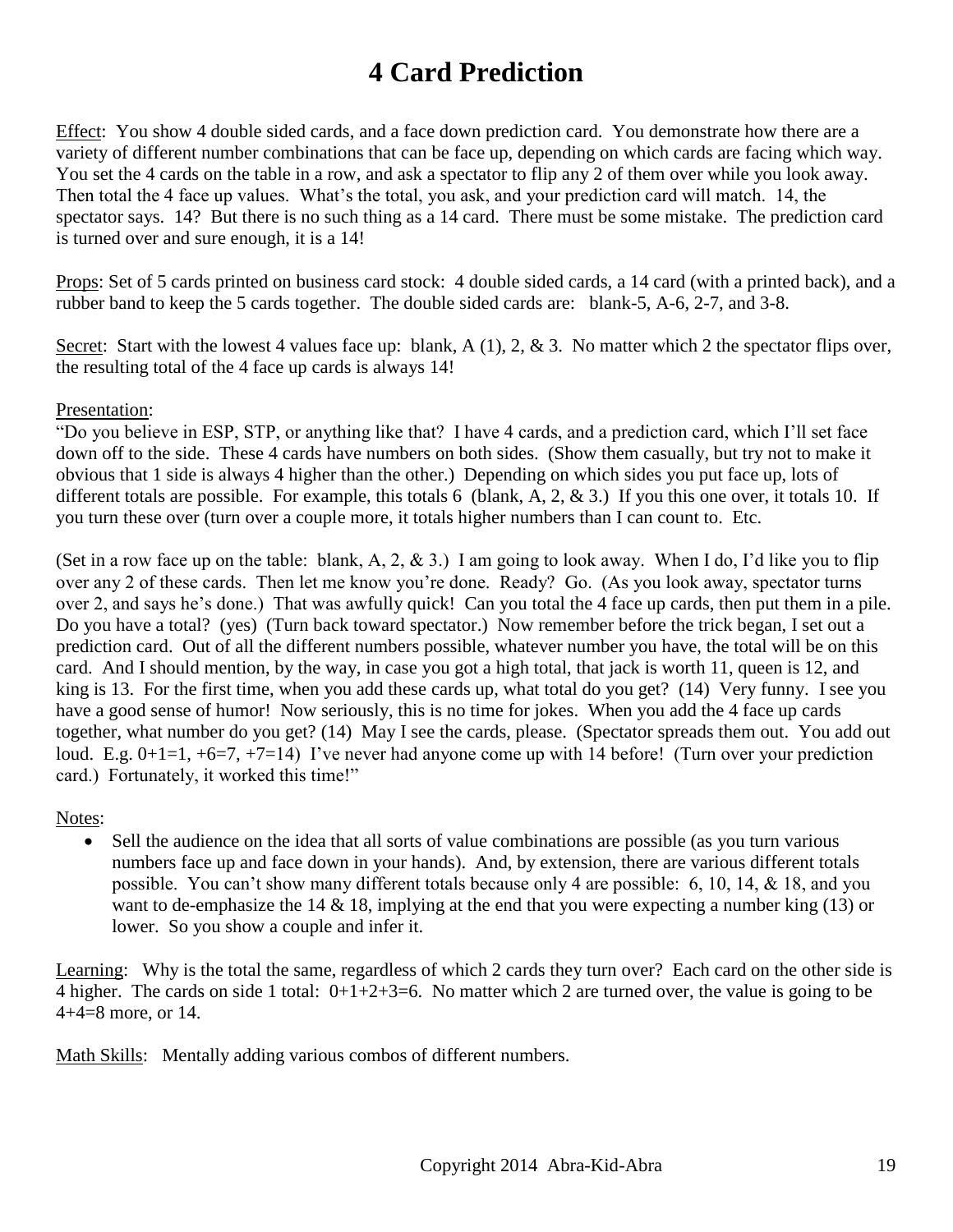### **Butterflies**

Effect: You show 2 cardboard caterpillars that are the same size. One becomes bigger than the other, and vice versa. You then show that they are the same size. Finally, they are turned over to show a picture of the butterfly they turn into!

Props: For each child: 2 cardboard pieces with caterpillars on 1 side and a butterfly on the other. For show: 1 pair of larger butterflies.

Secret: When you hold 1 piece below the other, there is an optical illusion that the lower piece appears longer. When you put them one right on top of the other, they are seen to be the same size.

Presentation: "Once upon a time, there were 2 caterpillars. They were brothers born at the same time. (Show piled on top of each other—same size.) The green one wanted to be bigger. So he drank lots of milk, and he ate his fruits and vegetables. (Pretend to stretch the green one) and became bigger than his brother. (Place green one on the table below the red one, so green one looks bigger. Photo #1) But then, the red one didn't like being smaller, so he drank lots of milk and ate his fruits and vegetables. Then he became bigger than his brother. (Stretch red one, then set it below the green one on the table.) They both kept eating and finally they both became the same size. From eating all their fruits and vegetables, do you know what finally happened to the caterpillars? They turned into a beautiful butterfly! (Turn both over, and position them to show 1 butterfly—photo #2.)

Tip: Line the heads up (i.e. the left edges up) of the 2 boomerangs. This makes their apparent difference in size look more pronounced.





turn them over. The caterpillar changes to a butterfly.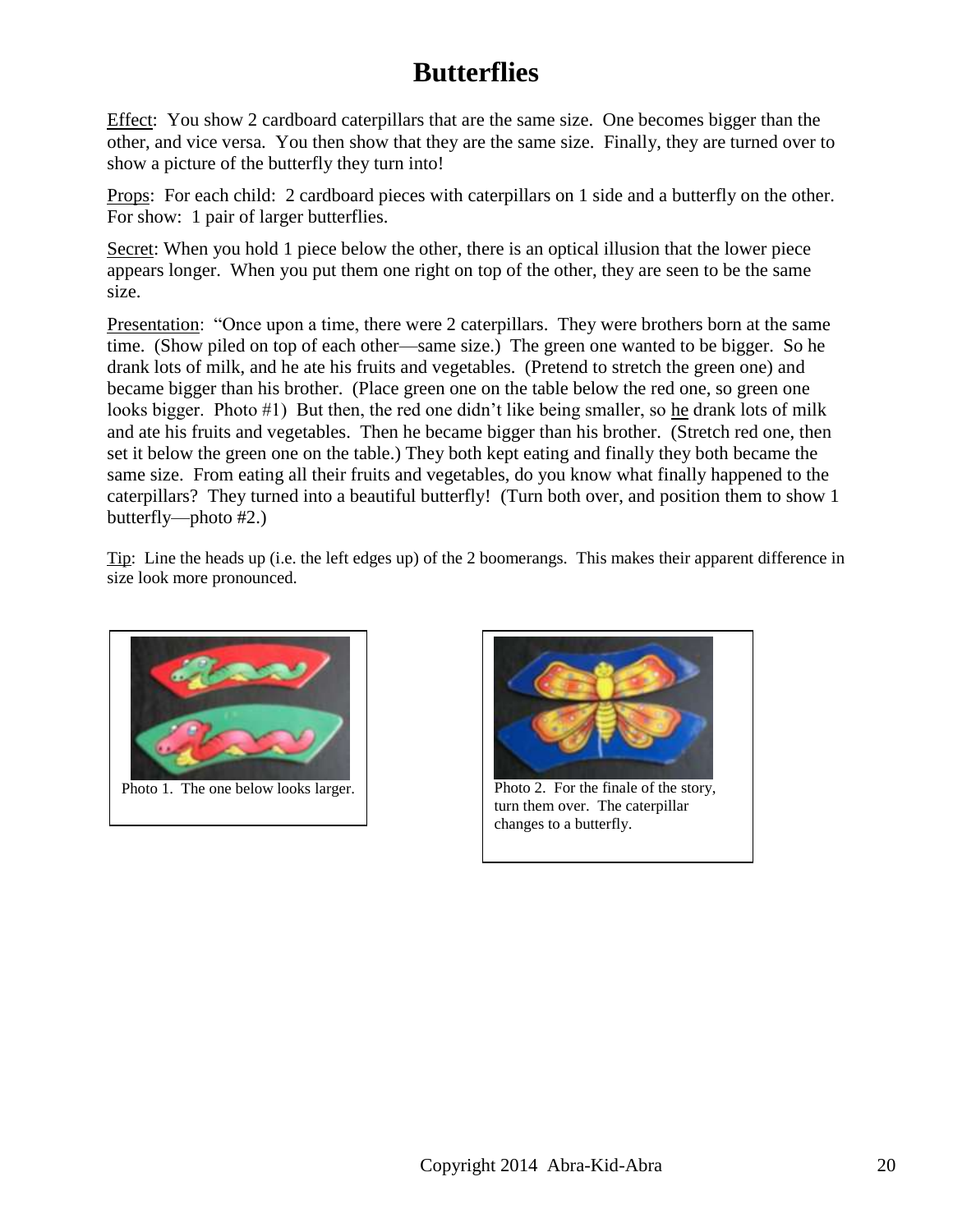### **4 Square Puzzle**

Challenge: Can you put the 4 (identical red plastic) pieces together to form a square?

Props: 4 red plastic puzzle pieces (each the same shape); ziplock sandwich bag to hold them.

Solution:



#### Hints:

- 1. There is a little circle in the middle of each piece that you can feel with your thumb. Make sure it is up on each piece (or down on each, if you prefer). This puts all pieces right side up.
- 2. Each piece kind of looks like a tent. The tops of the tent all point in the the middle.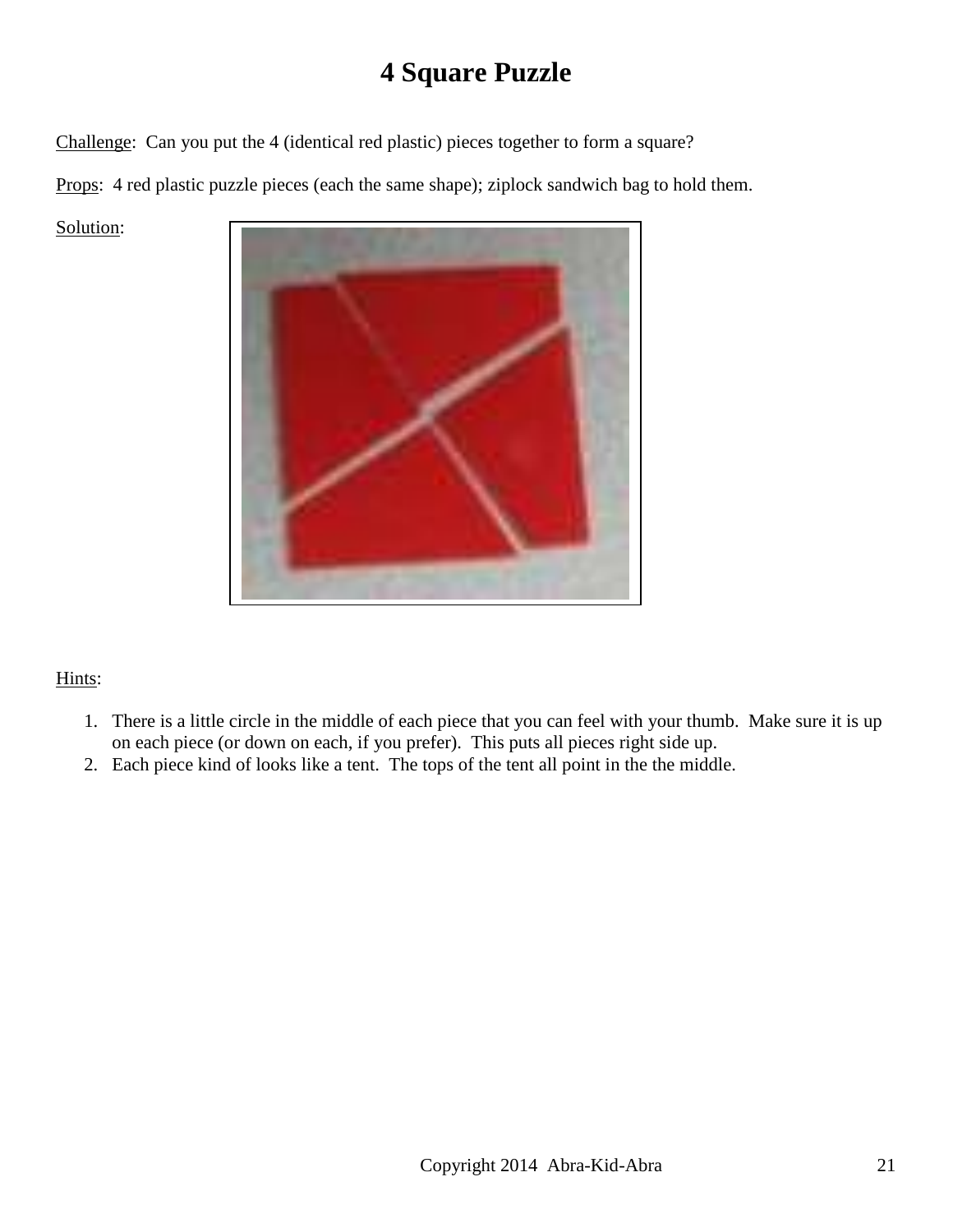# **Pocket Puzzlers (Camp)**

### **The 6 Object Swami**

Effect: You introduce your assistant, who has great mental powers. You send her out of the room, and ask someone to touch any of 6 different objects that you have lined up on the table, so everyone knows the selection. You call your assistant back in and after some concentration, she reveals the chosen item!

Secret: The number of words you use to call Swami back in clues her as to the item. E.g. "Ready!" means the  $1<sup>st</sup>$  item. "Come in!" means item #2. "We are ready, come back in" denotes item #6... Agree with Swami in advance on which end you count from. Having Swami concentrate, look at the spectator, put hands over the items, etc. adds to the fun!

Math Learning: Counting.

#### **Substraction Stunner**

Effect: You jot a prediction, which you set aside. You ask a spectator to write **any** 3 digit number where the digits are in sequence, 1 after the other. E.g. 123, 567, 789, etc. She does so. (e.g. 234) "Any particular reason you chose that one?", you query. Then you ask her to reverse it, writing the bigger number above the smaller. (E.g. 321.) You subtract.

432 -234 198

You turn over your prediction. It says 861. Uh oh, it's wrong! But wait a minute, you state. You had it upside down. You turn it upside down and it says "198", matching the total they got!

Secret: The answer is always 198! Let's try another. 654-456=198!

Math Learning: Practice subtracting.

Notes:

Why is the answer always 198? Have the kids, in small groups or individually, each try a different possibility. E.g. 321-123. 432-234. 543-345….987-789. What answers do you get? Why is it the same? When you reverse a 3 digit # that's all in seuqnece 1 after another, the difference is always 198.

In presentation, messing up--861--then realizing it's upside down and getting it right is fun. Be sure to play this up!

For Younger Kids: You can also do this with 2 digit #s in sequence. E.g. 78 & 87. 87-78=9, which is what the answer will always be with 2 digit #s. This is a work-around if the kids have trouble subtracting 3-digit numbers, but can subtract 2-digit ones.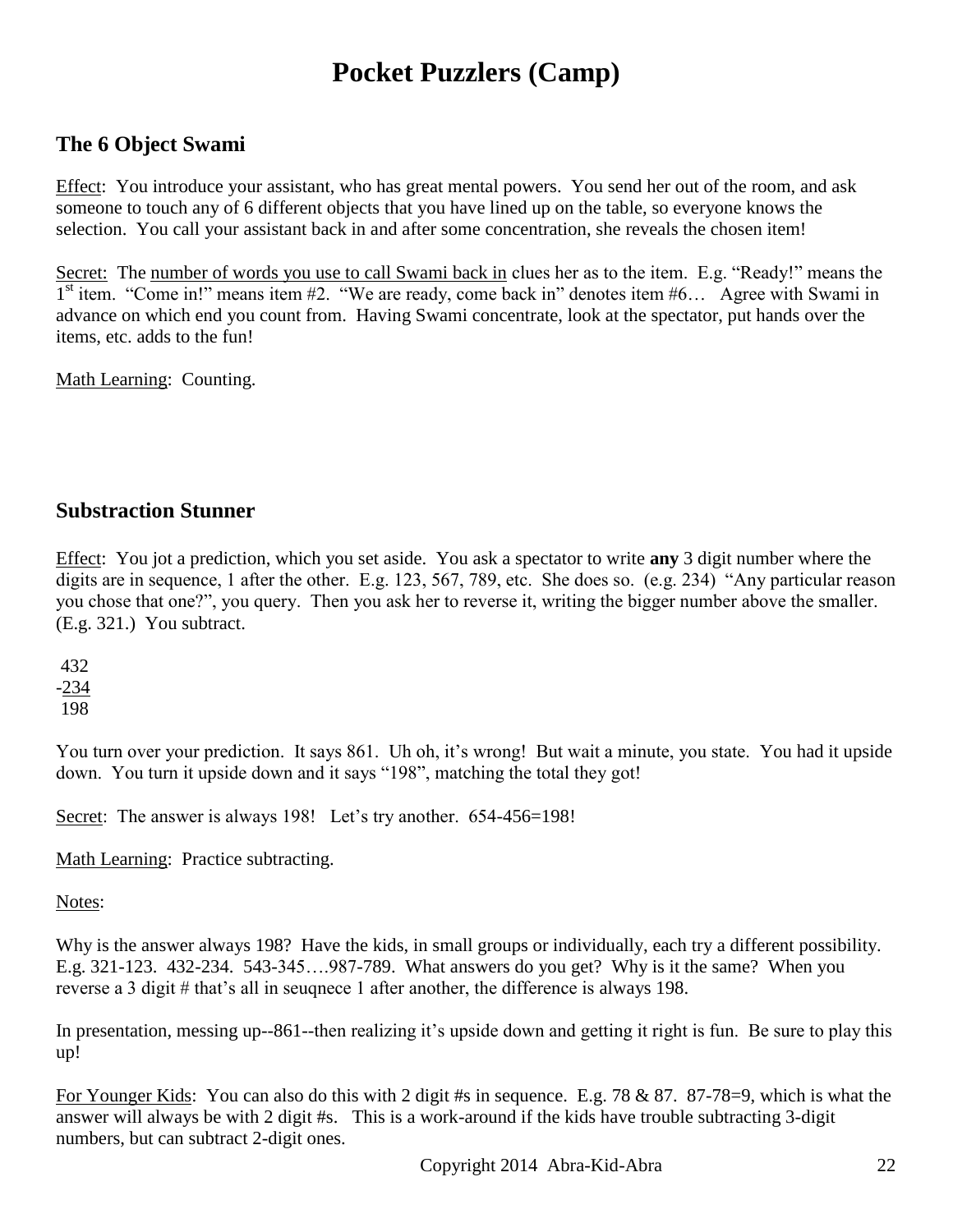### **Extra No Prop Math Pocket Puzzlers**

#### **8 Queens**

Draw an  $8x8$  grid (see diagram # 1). the same row, column, or diagonal? Each Challenge: Can you place 8 pennies (or other small objects—bits of paper or whatever) on the grid such that no 2 are in object occupies a different square.

Props: Pencil and paper.

Note: There are multiple answers. One is pictured here.



### **How Many Sides?**

Activity: From an 8.5x11 paper, cut a strip ~1"x11". Bend it into a loop, make 1 twist, and tape it, forming a ring with 1 twist in it. Ask how many sides your loop of paper has. Paper has 2 sides, right? But the correct answer with this piece is 1! How is that? Draw a line, going all the way around the loop. You'll see that (because of the single twist), it makes 1 single line, ending where it starts! Which shows that you have, indeed, a 1-sided piece of paper! This is called a Mobius Strip, named after the mathematician who discovered it.

Props: Paper, tape, pen or pencil.

### **Calculating the Answer**

Claim that you have such great mental math abilities that your friend can give you any 2 numbers, you will multiply them in your mind, without using any other items, and tell him the correct answer. Does he think you can do that? Your friend thinks of 2 numbers and multiplies them—either on paper or using a calculator. He sees the answer. He tells you the numbers. E.g. 462 x 597. You concentrate briefly and say "the correct answer". This is a play on words. You don't solve the problem. You said you'd tell him "the correct answer"!

Note: You can also do this with adding (or any operation). Use several #s if you'd like. E.g. 1976 + 586 + 93

Props: None.

### **Can you arrange 8 4's so they total 176?**

You can put them together in any configuration: e.g. 444, 4444, etc. You can also provide a hint if you wish: This just uses adding. Answer:  $44+44+44+44 = 176!$ 

Props: Paper & pencil.

### **Can you arrange 5 6's so they total 19?**

Answer:  $6+6+6+6=19!$ 

Props: pencil & paper.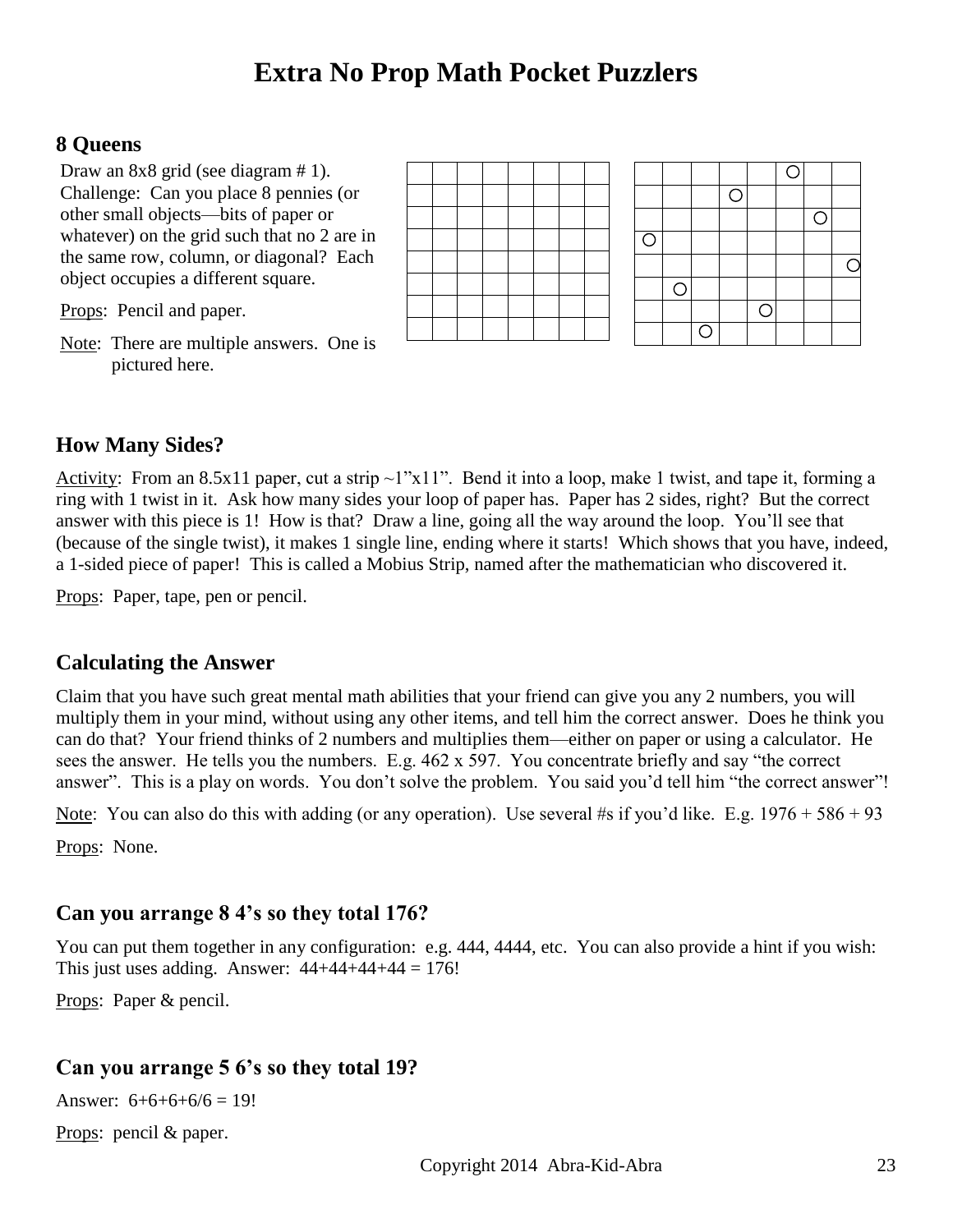### **Connecting the Math Boxes (art-camp)**

Challenge: In figure 1 below, which answer goes with which problem? Can you draw 3 lines connecting the problem to their correct answer—but the lines cannot cross!

Props: For each child: a Connect the Math Boxes Sheet, and a pen or pencil.

Secret: Let them try it for a while before revealing the secret. As in figure 2 below, connect the top & bottom boxes with a line that winds around as shown. Then, as shown in figure 3, connect the other 2 pair of boxes!

Doing this Activity: The goal is for the kids to be able to write this on their own on a blank sheet, so they can show it. The Connect the Math Boxes Sheet has 4 boxes. After they solve the first one, have them write their own problems  $\&$  answers in the 2<sup>nd</sup> box. Make sure they heed which boxes the problem  $\&$  its respective answer need to be in, otherwise the trick won't work. Finally, have them draw the 6 boxes, problems, & answers themselves in a blank box—showing they can write this puzzle on their own.

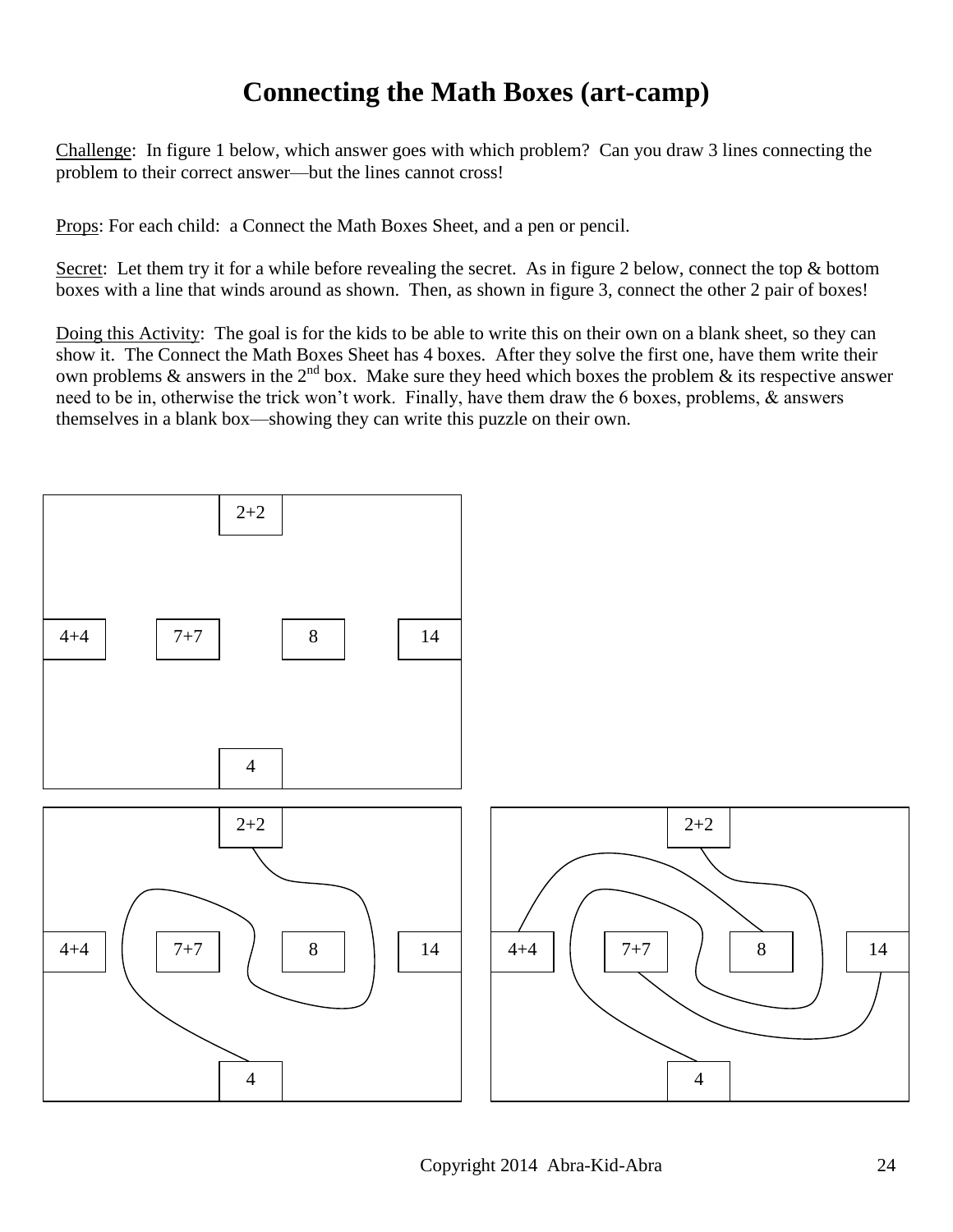# **Walking Through a Note Card (art-camp)**

Effect: You ask if anyone can cut a notecard so they can walk through it. You demonstrate that you can!

Props: Scissors, 4x6 note card (or piece of paper—notepad size or 8.5x11), & this instruction sheet.

Secret:

- 1. Fold the paper in half along dotted line in figure 1.
- 2. Make several cuts from the folded middle to 1/2" from the outside edge. (Figure 2)
- 3. Make several cuts from the outside edges to 1/2" from the folded middle (Figure 3—dotted lines). Make sure that both outer cuts start from the folded middle (as is the case in fig 3)
- 4. Unfold the paper flat. Cut down the center of the folded line—the dotted line in Figure 4.
- 5. The result is a paper you can put over your head, or walk through. The more cuts, the larger the opening.

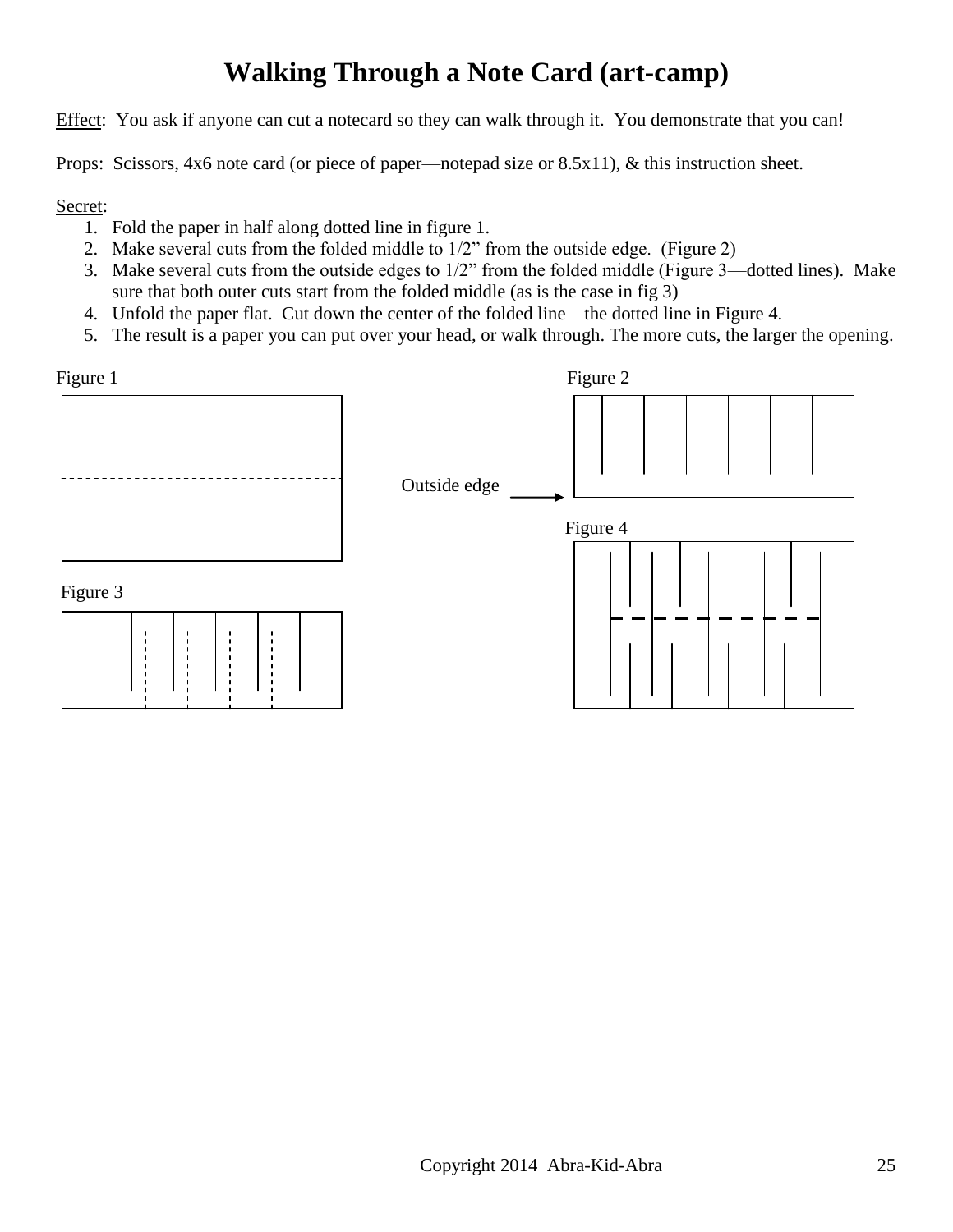| 1. Unusual Number<br>What is unusual about this<br>number?<br>1961                                                                                                                  | 2. Eating Apples<br>A boy had 5 apples<br>and ate all but 3. How<br>many did he have left?                                                                                                                                                                                                           | 3. Making 7 Even<br>How do you make 7 even?                                                                                                                                                                                                                                                                                                                                                                                                      | 4. A Sure Quarter<br>Bet a spectator that<br>she cannot tear a<br>sheet of paper into<br>4 equal pieces. If<br>she can, you'll give<br>her a quarter. She<br>does. What do you<br>do?                                                                                                    |
|-------------------------------------------------------------------------------------------------------------------------------------------------------------------------------------|------------------------------------------------------------------------------------------------------------------------------------------------------------------------------------------------------------------------------------------------------------------------------------------------------|--------------------------------------------------------------------------------------------------------------------------------------------------------------------------------------------------------------------------------------------------------------------------------------------------------------------------------------------------------------------------------------------------------------------------------------------------|------------------------------------------------------------------------------------------------------------------------------------------------------------------------------------------------------------------------------------------------------------------------------------------|
| www.abrakid.com © 2012 0002c                                                                                                                                                        | www.abrakid.com © 2012 0003s                                                                                                                                                                                                                                                                         | www.abrakid.com © 2012 0016e                                                                                                                                                                                                                                                                                                                                                                                                                     | www.abrakid.com © 2012 0056r                                                                                                                                                                                                                                                             |
| 5. Taking Away $=$<br>Larger?<br>What's the only thing that<br>gets larger the more you<br>take away?                                                                               | 6. Folding a Paper<br>in Half 8x<br>How many times do you<br>think you can fold a sheet<br>of paper in half?<br>Think you can fold it in<br>half 8 times? Betcha<br>can't.<br>After you've done your<br>folds, do you know how<br>many thicknesses of paper<br>you are folding in the $8th$<br>fold? | 7. The 3 <sup>rd</sup> Arrow<br>Challenge: In the below<br>diagram, can you add a 3rd<br>arrow? However, you can<br>only draw 2 straight lines!                                                                                                                                                                                                                                                                                                  | 8. Creating an Odd<br><b>Number</b><br>Number 4 slips of paper 1-<br>4. On 3 more slips put a<br>"+" on 1 side and a "-" on<br>the other.<br>Challenge: Using all the<br>numbers, 1-4, and putting<br>$+$ or $-$ between each, can<br>you make an equation that<br>yields an odd number? |
| www.abrakid.com © 2012 0009c                                                                                                                                                        | www.abrakid.com © 2012 0061a                                                                                                                                                                                                                                                                         | www.abrakid.com © 2012 0044g                                                                                                                                                                                                                                                                                                                                                                                                                     | www.abrakid.com © 2012 0013e                                                                                                                                                                                                                                                             |
| $9. I+II+III=4?$<br>Write this equation, or<br>make it with toothpicks.<br>Challenge: Can you move<br>1 line (or toothpick) on the<br>left side of the equation to<br>make it true? | 10. Pancake Cut<br>Challenge: Can you cut a<br>round pancake into 8<br>pieces with 3 straight cuts?                                                                                                                                                                                                  | <b>Solutions 1A</b><br>It's the same upside down.<br>1.<br>2.<br>$\overline{3}$<br>3.<br>Take away the "s"<br>(seven).<br>Give her 1 of the 4 pieces<br>4.<br>(a "quarter").<br>5.<br>A hole.<br>6.<br>It's impossible to fold<br>a paper in half 8x.<br># of folds: $1st$ : 1. $2nd$<br>2. $3^{\text{rd}}$ 4. $4^{\text{th}}$ : 8. $5^{\text{th}}$ : 16.<br>$6^{th}$ : 32. $7^{th}$ : 64. $8^{th}$ :<br>128. No wonder you<br>can't fold it 8x! | <b>Solutions 1B</b><br>7.<br>Add these 2 lines.<br>8. No, it can't be done.<br>9.<br>Take a "I" from "II", turn it<br>sideways & put over the<br>middle "1" in "III": " $I+1$ ".<br>10. Make 2 perpendicular<br>cuts, making 4 pieces.                                                   |
| www.abrakid.com © 2012 0025a                                                                                                                                                        | www.abrakid.com © 2012 0011g                                                                                                                                                                                                                                                                         | www.abrakid.com © 2012                                                                                                                                                                                                                                                                                                                                                                                                                           | Stack them in 1 pile &<br>make 1 more cut.<br>www.abrakid.com © 2012                                                                                                                                                                                                                     |

Copyright 2014 Abra-Kid-Abra 26